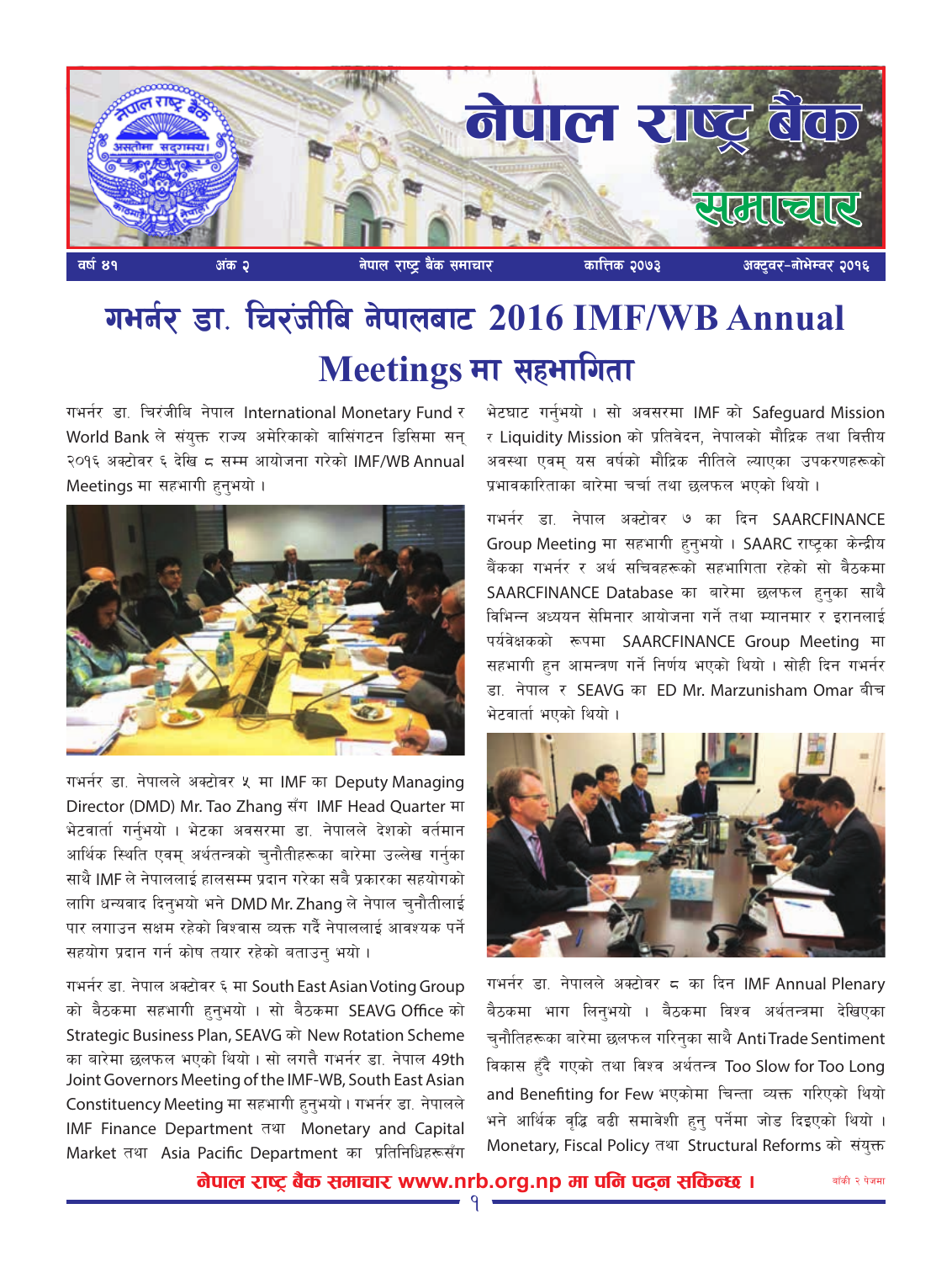

तालिम ∕ उद्**घाटन** 

# गमर्नर डा. चिरंजीबि नेपालद्वारा तालिम कार्यक्रमको उद्घाटन



गभर्नर डा. चिरंजीबि नेपालले असोज १० गते भक्तपुरमा Development on Rural Financing Institutions and Cooperatives विषयक तालिम कार्यक्रमको उद्घाटन गर्नुभयो । Centre for International Cooperation and Training in Agricultural Banking (CICTAB), Pune, India, नेपाल राष्ट बैंक, विभिन्न वाणिज्य बैंकहरु तथा वित्तीय क्षेत्रसँग सम्बन्धित संस्थाहरुको संयुक्त आयोजनामा सञ्चालित सो ५ दिवसीय तालिममा भारत, बंगलादेश र नेपालका प्रशिक्षार्थीहरुको सहभागिता रहेको थियो ।

कार्यक्रमको उद्घाटन पश्चात् प्रमुख अतिथि गभर्नर डा. नेपालले कार्यक्रमसँग सम्बन्धित महत्वपूर्ण मन्तव्य राख्नुभयो । उहाँले लघुवित्त वित्तीय संस्था तथा सहकारी संस्थाहरुले ग्रामीण क्षेत्रलाई कार्यक्षेत्र बनाएर देशको गरिबी निवारणका लागि कार्य गरिरहेको चर्चा गर्नुभयो । वित्तीय क्षेत्रमा कार्यरत संस्थाका कार्यहरुको प्रभावकारिता सम्बन्धमा प्रकाश पार्नुहुँदै उहाँले वित्तीय विस्तार र स्थायित्वका लागि नेपाल राष्ट बैंकले अपनाएका नीतिहरुको जानकारी पनि सो अवसरमा दिनभयो।

### १ पेजको बाँकी गभर्नर डा. चिरंजीबि...

प्रयोगबाट अहिलेको अवस्थामा सुधार ल्याउन सकिने धारणा समेत उक्त बैठकमा व्यक्त भएको थियो । त्यसैगरी, गभर्नर डा. नेपालले South Asian Reginal Training and Technical Assistance Centre को Country Meeting र Asia Pacific Department ले आयोजना गरेको Regional Economic Outlook Breakfast Meeting मा पनि भाग लिन् भएको थियो।

आ-आफ्नो संस्थाहरुका नीति तथा कार्यक्रमका बारेमा छलफल गर्न IMF Board of Governors तथा World Bank Board of Governors को सामान्यतया बर्षमा एक पटक बैठक गर्ने परम्परा अनुसार यो कार्यक्रममा १८८ सदस्य राष्ट्रका अर्थ मन्त्रालय, केन्द्रीय बैंक, प्राज्ञिक क्षेत्र तथा निजी क्षेत्रका प्रतिनिधिहरुको सहभागिता रहेको थियो । कार्यक्रमको अवधिमा विदेशी दात् निकायका प्रतिनिधिहरू समक्ष गत वर्ष नेपालमा गएको भूकम्पले पारेको असर र हालसम्मको राहत र पुनर्निर्माण सम्बन्धी प्रस्तुति पनि राखिएको थियो । गभर्नर डा. नेपालका साथ गभर्नरको कार्यालयका निर्देशक राजेन्द्र पण्डित उक्त कार्यक्रममा सहभागी हुनु भएको थियो ।

गभर्नर डा. चिरंजीबि नेपाल उक्त कार्यक्रमहरुमा सहभागी हुन असोज १८ गते अमेरिका तर्फ प्रस्थान गर्न् भएको थियो । उहाँ असोज २४ गते स्वदेश फर्कन् भएको थियो ।

## गभर्नर डा. चिरंजीबि नेपाल विप्रेषण सम्बन्धी कार्यक्रममा

गभर्नर डा चिरंजीबि नेपाल Royal Monetary Authority of Bhutan ले भुटानको थिम्पुमा असोज १३-१४ मा आयोजना गरेको Experience Sharing on Remittance Inflows विषयक कार्यक्रममा सहभागी हुन असोज १२ गते भुटानको थिम्फुतर्फ प्रस्थान गर्नभयो ।

Royal Monetary Authority of Bhutan का गभर्नर Dasho Penjore को निमन्त्रणामा उक्त कार्यक्रममा सहभागी हनभएका गभर्नर डा. नेपालले थिम्पमा Remittance Inflows विषयमा राख्नभयो मन्तव्य उहाँले कार्यक्रमको दौरानमा गभर्नर Dasho Penjore र भटानका अर्थमन्त्री Lyonpo Namgay Dorji सँग भेटवार्ता पनि गर्नुभयो। भेटमा उहाँहरु बीच देशको आर्थिक अवस्था, आर्थिक अवसर र च्**नौतीहरुका साथै आपसी हित**का संभावनाहरु बारे छलफल भएको थियो ।

कार्यक्रमको समापन पश्चात् गभर्नर डा. नेपाल असोज १५ गते स्वदेश फर्कन् भयो। उक्त कार्यक्रममा विदेशी विनिमय व्यवस्थापन विभागका निर्देशक वासदेव अधिकारी र गभर्नर कार्यालयका निर्देशक राजेन्द्र पण्डित पनि सहभागी हुन भएको थियो । उहाँहरुले Remittance Management विषयमा प्रस्तुति दिन् भएको थियो ।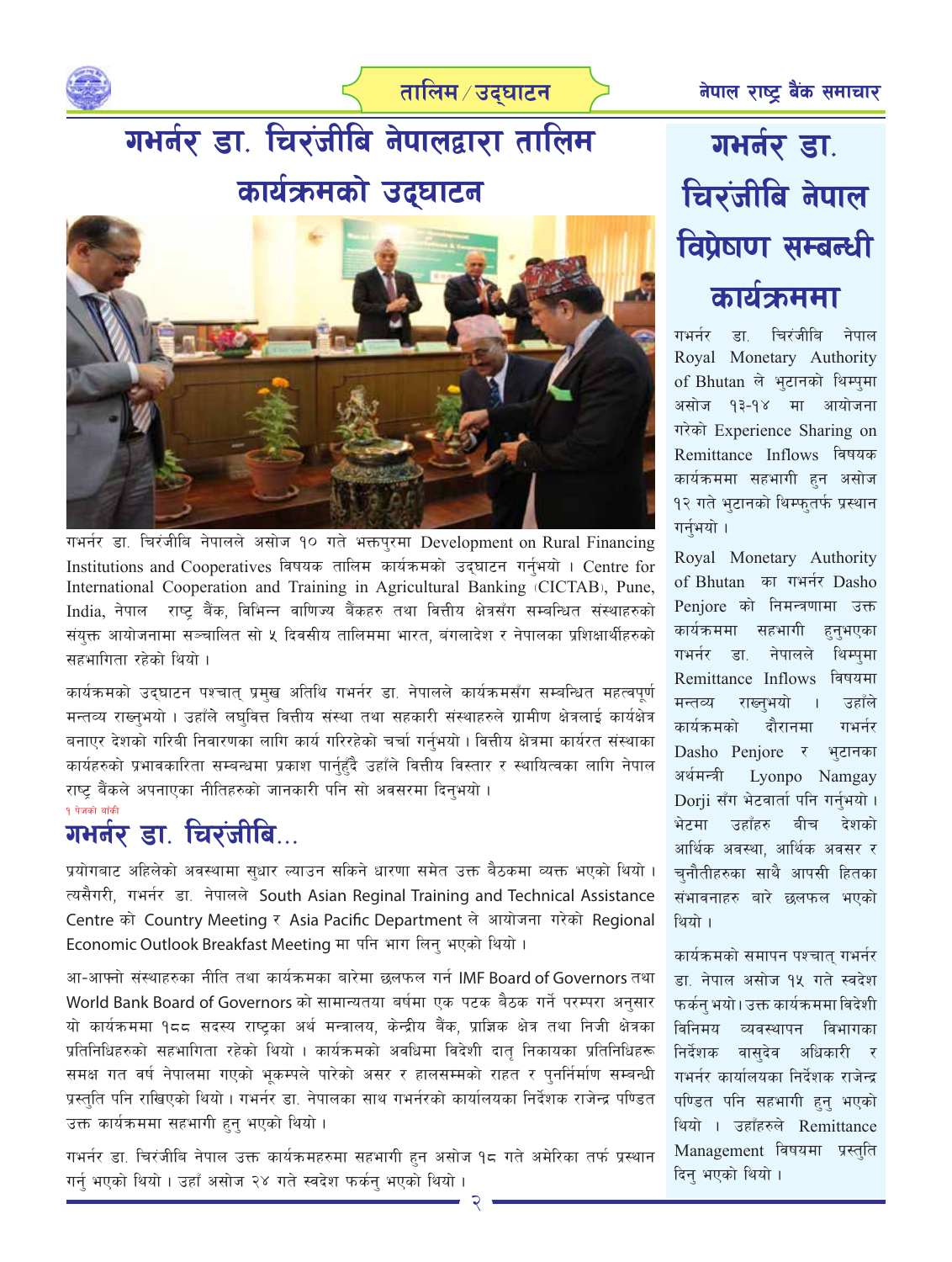

## गभर्नर डा. नेपालद्वारा एकीकृत कारोबारको शुभारम्भ

गभर्नर डा. चिरंजीबि नेपालले असोज ४ गते पार्दी. पोखरामा गरिमा विकास बैंक लिमिटेड र शुभेच्छा विकास बैंक लिमिटेड बीच मर्ज भएपश्चातको एकीकृत कारोवारको शुभारम्भ गर्नुभयो ।

एकीकृत कारोवार शुभारम्भ कार्यक्रममा गभर्नर डा. नेपालले बैंकका लगानीकर्ता अन्य उद्योग व्यवसायका लगानीकर्ता भन्दा फरक रहेको र बैंकका संचालक, लगानीकर्तामा जनताको विश्वास रहेको बताउन् भयो । बैंक वित्तीय संस्थाका लगानीकर्ताले नाफा मात्रै हेर्न नहने धारणा राख्दै केन्द्रीय बैंकले जनताको निक्षेप स्वीकार गर्न र सोको सरक्षाको जिम्मेवारी बैंक तथा वित्तीय संस्थाहरुलाई दिएको उहाँले बताउन भयो।

हालको वित्तीय क्षेत्रमा नयाँ नयाँ प्रविधि. अन्तर्राष्टिय मान्यताहरू आएको बताउँदै गभर्नर डा. नेपालले बैंक वित्तीय संस्थाका संचालकहरू पढेलेखेका. शिक्षित तथा व्यावसायिक हुनुपर्ने र कर्मचारीहरू पनि दक्ष तथा तालिम प्राप्त हुनुपर्ने बताउन् भयो ।



नेपाल राष्ट बैंकले लिएको पँजी वद्धिको नीति पश्चात् विकास बैंक एवम् वित्त कम्पनीको पनि पँजी वृद्धि हुने भएकोले कर्जा लगानी एवम् कारोबारको दायरा फराकिलो हुने हुँदा सोको क्शल परिचालनका लागि बैंकका प्रमुख कार्यकारी अधिकृत एवम् कर्मचारीहरु दक्ष हन्पर्ने क्रा उहाँले बताउन् भयो।

संशोधनको क्रममा रहेका नेपाल राष्ट् बैंक ऐन र बैंक तथा वित्तीय संस्था सम्बन्धी ऐन जारी भएपश्चात् वित्तीय क्षेत्र अफ्त बढी क्शल र

सक्षम हुने गभर्नर डा. नेपालले बताउनु भयो । मर्जरको प्रक्रियाबाट पँजी वृद्धि भई लगानीमा विस्तार, सञ्जालको विस्तारका साथै संस्थाको वित्तीय स्थिति समेत मजब्त हुँदै जाने क्रा उहाँले बताउन् भयो । देशका आधाभन्दा बढी जनसंख्या बैंक तथा वित्तीय संस्थाको पहँचबाट बाहिर रहेको वर्तमान अवस्थामा बैंक तथा वित्तीय संस्थाहरु थप Innovative भई वित्तीय सेवा प्रदान गर्नका साथै वित्तीय पहँच विस्तारमा लाग्नुपर्ने बताउन् भयो।

नेपालमा उत्पादनशील क्षेत्रमा लगानीको लागि थुप्रै अवसर रहेकोले पँजी वद्धिले आर्थिक विकासमा समेत टेवा पुग्ने विश्वास गभर्नर डा. नेपालले व्यक्त गर्नुभयो । नोटको छपाइमा ठुलो धनराशी खर्च हुने हुनाले चलनचल्तीको नोटलाई सफा र सुरक्षित राख्नेमा ध्यान दिन समेत उहाँले आग्रह गर्नुभयो।

सोही दिन गभर्नर डा. नेपालले रिलायबल डेभलपमेन्ट बैंक लिमिटेड, डुम्रे, तनहुँ शाखाको पनि उदघाटन गर्न भएको थियो।

### बंगलादेश बैंकसँग सुपरवेक्षकीय जानकारी आदानप्रदान गर्ने सहमति

नेपाल राष्ट बैंक र बंगलादेशको केन्द्रीय बैंक बंगलादेश बैंकबीच सुपरिवेक्षकीय सूचना आदान- प्रदान गर्ने तथा बैंक सुपरिवेक्षणका क्षेत्रमा सम्बन्ध र सहयोग विस्तार गर्ने उद्देश्यले असोज १७ गते एक सहमतिपत्र (Memorandum of Understanding -MOU) मा हस्ताक्षर भयो।

डेपटी गभर्नरद्वय चिन्तामणि शिवाकोटी र शिबराज श्रेष्ठको समुपस्थितिमा उक्त कार्यक्रम नेपाल राष्ट् बैंकको केन्द्रीय कार्यालय बालुवाटारमा सम्पन्न भएको थियो । सहमतिपत्रमा नेपाल राष्ट् बैंकका तर्फबाट बैंक सुपरिवेक्षण विभागका कार्यकारी निर्देशक नारायणप्रसाद पौडेलले र बंगलादेश बैंकका तर्फबाट कार्यकारी निर्देशक Md. Saiful Islam ले हस्ताक्षर गर्नु भएको थियो । हस्ताक्षर कार्यक्रममा विकास बैंक सुपरिवेक्षण विभागका कार्यकारी निर्देशक लक्ष्मीप्रपन्न निरौला, वित्त कम्पनी सुपरिवेक्षण विभागका का. मु. कार्यकारी निर्देशक एजिन्द्रप्रसाद लुइटेल एवम् बैंक सुपरिवेक्षण विभाग र गभर्नरको कार्यालयका पदाधिकारीहरूको पनि सहभागिता रहेको थियो ।



आ-आफ्नो सुपरिवेक्षण क्षेत्राधिकार अन्तर<mark>्ग</mark>त पर्ने वाणिज्य बैंक तथा वित्तीय संस्थाको सुपरिवेक्षण गर्नका लागि नेपाल राष्ट् बैंकले सम्बन्धित विदेशी सुपरिवेक्षण अधिकारीसँग

पारस्परिकताका सहयोगको आधारमा आदान-प्रदान तथा सो प्रयोजनका लागि प्राप्त जानकारी वा सूचना भंग नहने गरी सुचना ∕ जानकारी आदानप्रदान गर्न सक्ने कानूनी व्यवस्था अनुरुप उक्त सम्फौता भएको छ ।

सपरिवेक्षण अधिकारीहरूबीच पारस्परिक सहयोग, सदभाव र सम्बन्ध विस्तार गर्ने तथा सुपरिवेक्षकीय जानकारी एवम् सूचना आदान-प्रदान गर्ने उद्देश्यले अन्य मुलुकका सुपरिवेक्षण अधिकारीहरूसँग समेत यस्तो सहमति गर्दै जाने नीति नेपाल राष्ट्र बैंकको रहेको छ । यस अघि नेपाल राष्ट् बैंकले भारतको केन्द्रीय बैंक रिजर्व बैंक अफ इण्डिया र चीनको China Banking Regulatory Commission (CBRC) सँग यस किसिमको सम्भौता गरिसकेको छ ।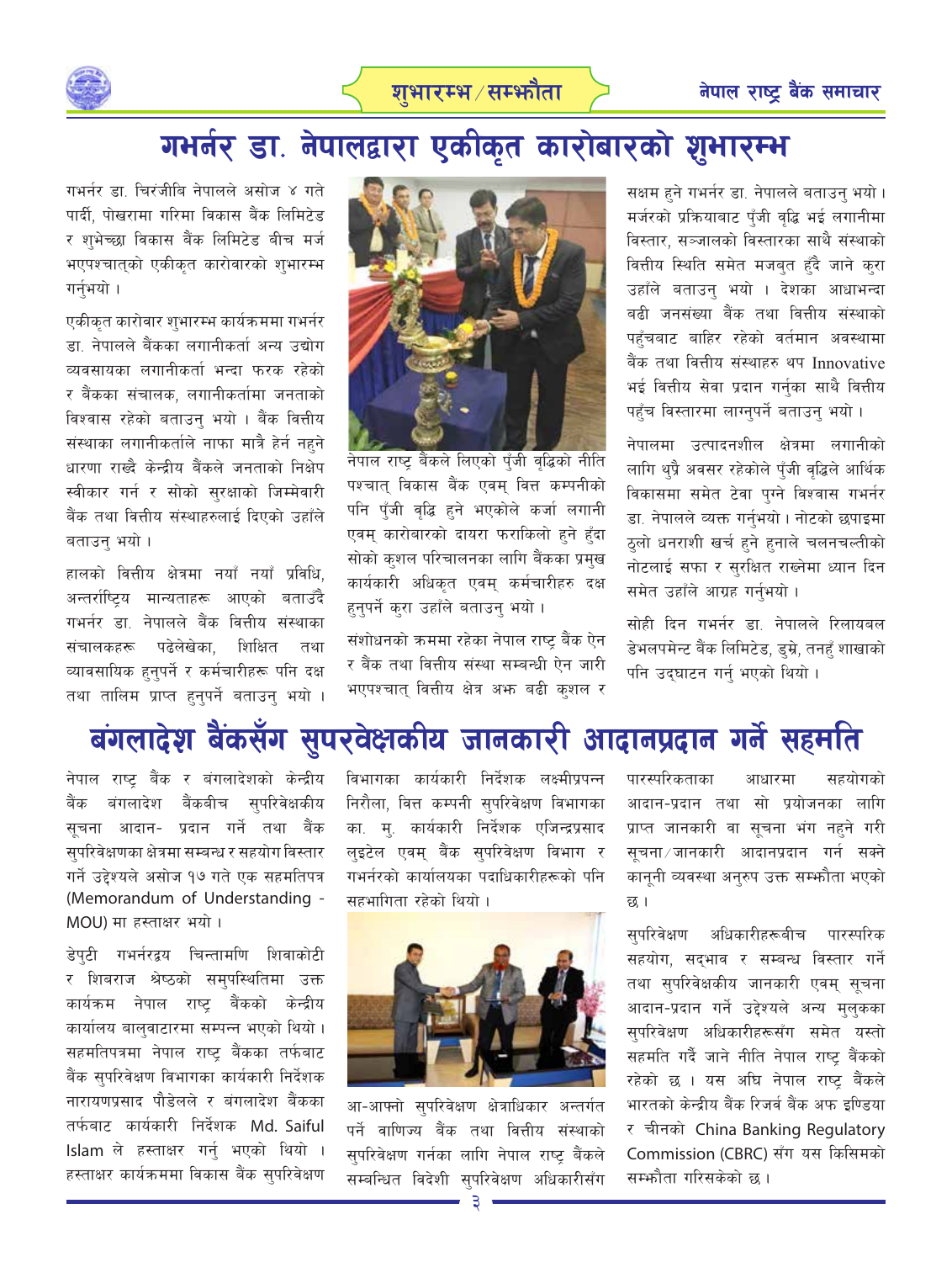



## आर्थिक पत्रकारहरूसँग अन्तरक्रिया

### सिद्धार्थनगर कार्यालय

सिद्धार्थनगर कार्यालयले असोज ६ गते आर्थिक पत्रकारहरुसँग अन्तरक्रिया कार्यक्रम आयोजना गऱ्यो ।

उक्त कार्यक्रममा जनशक्ति व्यवस्थापन विभागका कार्यकारी निर्देशक त्रिलोचन पंगेनीले भुकम्प पश्चात विदेश जाने युवाहरुको संख्यामा आएको कमीसँगै रेमिटयासमा पनि प्रभाव परेको उल्लेख गर्दै रेमिट्यान्सको रकमलाई अर्थतन्त्रको आधार मान्न नहने बताउन् भयो। सिद्धार्थनगर कार्यालयका निर्देशक रेवतीप्रसाद नेपालले बैंकको कार्य क्षेत्र भित्र गरिएको अनुसन्धात्मक रिपोर्टका सम्बन्धमा जानकारी गराउनुका साथै रुपन्देही तथा आसपासमा हुँदै गरेको पुर्वाधार विकासले यस क्षेत्रको वित्तीय क्षेत्रमा पनि सकारात्मक प्रभाव पारेको बताउन भयो ।



अनुसन्धान एकाइका शंकर भट्टराईको सञ्चालनमा भएको उक्त कार्यक्रममा सिद्धार्थनगर कार्यालयका उपनिर्देशकद्वय विज्ञानराज सुवेदी र सुवास आचार्य तथा सहायक निर्देशकहरु लगायत स्थानीय आर्थिक पत्रकारहरुको उपस्थिति रहेको थियो । पत्रकार महासंघ रुपन्देही, आर्थिक पत्रकार समाज लम्बिनी, लम्बिनी प्रेस क्लब आदिका प्रतिनिधिहरुले अन्तरक्रियामा समसामयिक आर्थिक विषयमा विभिन्न जिज्ञासा राख्न भएको थियो ।

### वीरगञ्ज कार्यालय

मुलुकको केन्द्रीय बैंक र सञ्चार क्षेत्रबीचको सम्बन्धलाई थप सुदुढ गर्ने उद्देश्यले वीरगञ्ज कार्यालयद्वारा असोज १३ गते नेपाल राष्ट् बैंक-सञ्चार क्षेत्र अन्तरक्रिया कार्यक्रम आयोजना गऱ्यो ।

सो कार्यक्रमका प्रमुख अतिथि जनशक्ति व्यवस्थापन विभागका कार्यकारी निर्देशक त्रिलोचन पंगेनीले मुलुकको आर्थिक, वित्तीय तथा मौद्रिक विषयका विद्यमान समष्टिगत आर्थिक परिदृश्यका साथै चालू आर्थिक वर्षको मौद्रिक नीतिका बारेमा प्रस्तुति दिनुभयो । उहाँले नेपाल राष्ट्र बैंकसँग धेरै आर्थिक तथा वित्तीय सूचना विद्यमान रहने हुँदा बैंक र सञ्चार क्षेत्रबीचको सुमधुर सम्बन्धले नै उपर्युक्त सूचनाहर<mark>ु</mark> जनसमक्ष पुग्न सहयोग पुग्ने बताउन् भयो।

उक्त कार्यक्रममा वीरगञ्ज कार्यालयका निर्देशक धनन्जय शर्माले

सहभागीहरुको स्वागत गर्दै कार्यक्रमको उद्देश्यमाथि प्रकाश पार्नुभयो । स्थानीय स्तरमा प्रवाह भइरहेको बैंकिङ सेवा र मुद्रा व्यवस्थापन सम्बन्धी गतिविधि उल्लेख गर्दै उहाँले देशकै ठलो व्यापारिक नाकाको गतिविधि र भारतीय रुपैयाँको उपलब्धता सम्बन्धी समस्याबारे जानकारी दिन भएको थियो । कार्यक्रममा नारायणी क्षेत्रको आर्थिक गतिविधिका सम्बन्धमा उपनिर्देशक प्रदीप भट्टराईले कार्यपत्र प्रस्तुत गर्नभएको थियो ।

अन्तरक्रिया कार्यक्रममा सहभागी पत्रकारहरुले देशको पुनर्संरचना र नेपाल राष्ट्र बैंकको उपस्थिति, बैंकबाट प्राप्त हुने सूचनामा सञ्चार क्षेत्रको पहुँच, बैंक तथा वित्तीय संस्थाको सेवा विस्तार, वित्तीय पहुँच तथा संस्थागत सामाजिक उत्तरदायित्व र भारतीय मद्राको व्यवस्थापन सम्बन्धी जिज्ञासा राख्न भएको थियो । कार्यक्रममा वीरगञ्ज क्षेत्रका पत्रकार तथा प्रतिनिधिहरूको सहभागिता रहेको थियो ।

### जनकपुर कार्यालय

जनकपुर कार्यालयले असोज १४ गते आफ्नो कार्यक्षेत्रमा कार्यरत आर्थिक पत्रकारहरुसँग समसामयिक आर्थिक तथा बैंकिङ गतिविधि सम्बन्धी अन्तरक्रिया कार्यक्रम गऱ्यो ।



उक्त अन्तरक्रियामा प्रमुख अतिथि जनशक्ति व्यवस्थापन विभागका कार्यकारी निर्देशक त्रिलोचन पंगेनीले वर्तमान नेपालको अर्थतन्त्र एवम बैंकिङ क्षेत्रका समसामयिक तथ्याङ्क सहितको एक कार्यपत्र प्रस्तुत गर्दै गत वर्ष सीमा नाका अवरोध एवम् आपूर्ति व्यवस्थापनमा भएको असहजताले आर्थिक वृद्धि सन्तोषजनक नरहेको भए पनि चालु वर्षमा यो सुधारोन्मुख रहेको बताउन् भयो।

सो अन्तरक्रियामा जनकपुर कार्यालयका निर्देशक तुलसीप्रसाद घिमिरेले जनकपुर कार्यालयले सम्पादन गर्दै आएको विभिन्न कार्यहरुको विवरण, आर्थिक पत्रकारहरुको भूमिका तथा उपादेयता आदिको सम्बन्धमा संक्षिप्त कार्यपत्र प्रस्तुत गर्दै उपस्थित सबै पत्रकार एवम् कर्मचारीहरुलाई धन्यवाद व्यक्त गर्नु भएको थियो। उपनिर्देशक केशवप्रसाद तिमिल्सिनाले स्वागत मन्तव्य राख्न् भएको थियो । कार्यक्रमको सञ्चालन सहायक निर्देशक चन्द्रमणि निरौलाले गर्न् भएको थियो ।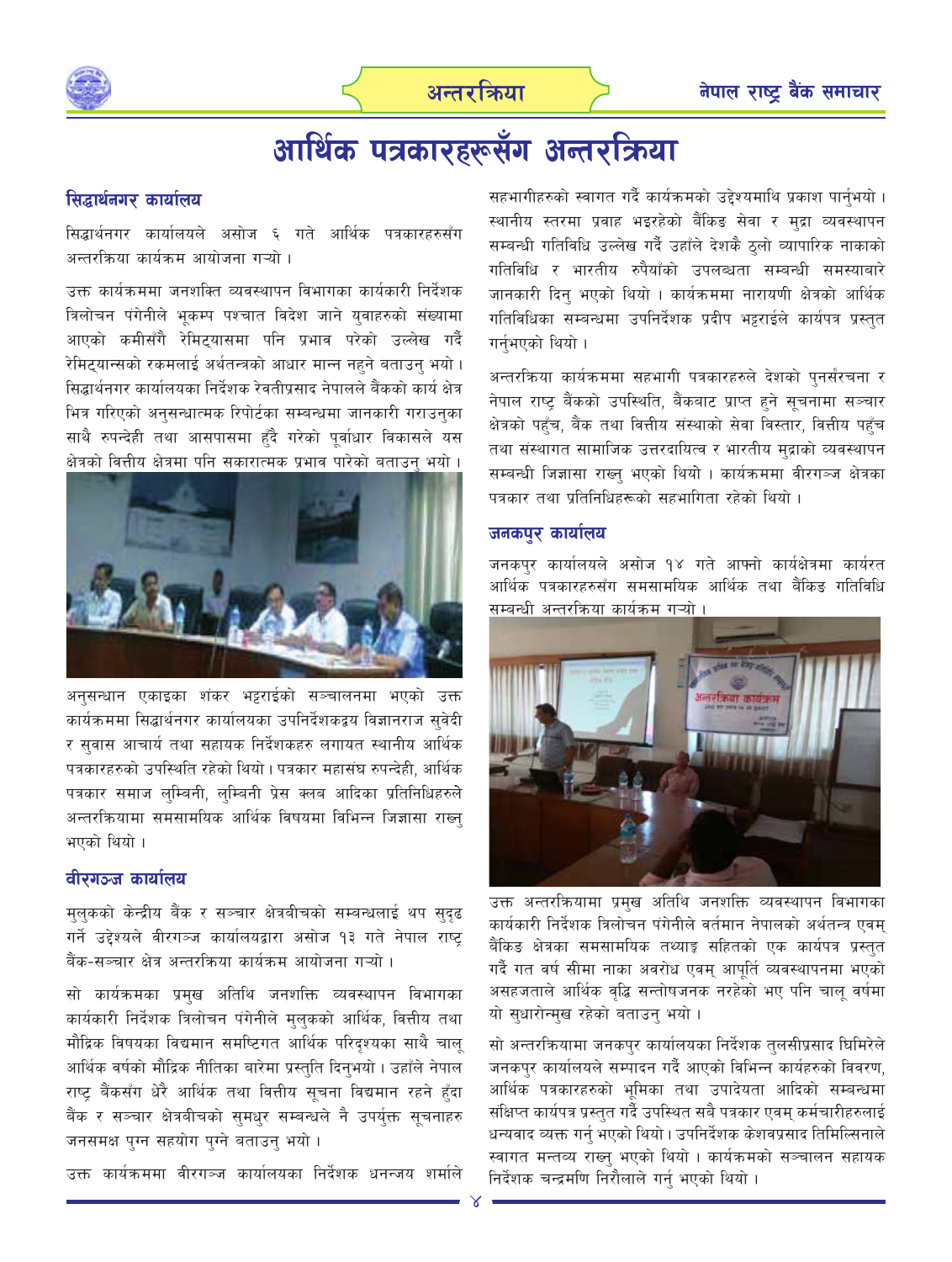

## पनौतीमा विद्यार्थीसँग नेपाल राष्ट्र बैंक कार्यक्रम

गभर्नरको कार्यालयले असोज १० गते काभ्रे जिल्लाको पनौती नगरपालिस्थित इन्द्रेश्वर उच्च माध्यमिक विद्यालयमा विद्यार्थीसँग नेपाल राष्ट बैंक कार्यक्रम सम्पन्न गऱ्यो । उक्त कार्यक्रममा गभर्नरको कार्यालयका निर्देशक डा. प्रकाशकुमार श्रेष्ठले विद्यार्थीहरूलाई दृष्य प्रस्तुति मार्फत सानै उमेरदेखि बचत गर्नको महत्व एवम् बचत गर्ने तरिका, ऋण, बिमा र विप्रेषणका सही सूत्रहरू, नोटलाई सफा राख्नुको महत्व र तरिका तथा



औपचारिक बैंकिङ संजाल प्रयोग गर्ने बानीको महत्वका बारेमा ज्ञान प्रदान गर्नंभयो । नेपालको वित्तीय प्रणालीका सम्बन्धमा गरिएको सो अन्तरक्रियात्मक प्रस्तुतिमा उहाँले विद्यार्थीहरूलाई कार्यक्रमबाट जति सक्दो धेरै कुरा सिक्न पोत्साहित गर्नभयो ।

उक्त कार्यक्रममा गभर्नरको कार्यालयका उपनिर्देशकविभुप्रसाद अर्याल, सहायक निर्देशक निर्मला खतिवडा र अनुसन्धान विभागका सहायक निर्देशक लक्ष्मीनारायण ताम्राकार लगायत विद्यालयका शिक्षकका साथै विद्यार्थीहरूको उल्लेख्य उपस्थिति रहेको थियो । सानै उमेरदेखि नै विद्यार्थीले

वित्तीय ज्ञान पाउन् भन्ने ध्येयले विगत केही वर्षदेखि गभर्नरको कार्यालयले देशका सरकारी स्कुलहरूमा विद्यार्थीसँग नेपाल राष्ट्र बैंक कार्यक्रम आयोजना गर्दै आएको छ ।

## विभिन्न स्थानमा वित्तीय साक्षरता कार्यक्रम

विद्यार्थी, महिला तथा सर्वसाधारणलाई वित्तीय चेतना प्रदान गरी उनीहरुलाई बैंक तथा वित्तीय संस्थाहरुसँग कारोवार गर्न अभिप्रेरित गर्ने उद्देश्यले गभर्नरको कार्यालयले स्थानीय संघ संस्थाहरुसँग समन्वय गरी देशका विभिन्न स्थानमा वित्तीय साक्षरता सम्बन्धी कार्यक्रमहरु सम्पन्न गरेको छ ।



मानुषी संस्थासँगको समन्वयमा असोज ६ गते नुवाकोटको विदुरमा, असोज १२ गते सिन्धुपाल्चोकको चौतारामा र असोज १९ गते दोलखाको मैनापोखरीमा वित्तीय साक्षरता कार्यक्रम सम्पन्न भयो । उक्त कार्यक्रमहरु मध्ये चौतारा र मैनापोखरीको कार्यक्रममा गभर्नरको कार्यालयका उपनिर्देशक विभुप्रसाद अर्यालले र विदुरको कार्यक्रममा सहायक निर्देशक सुरेश पन्तले वित्तीय साक्षरताको महत्व र उपादेयताका सम्बन्धमा प्रकाश पार्दै बैंक तथा वित्तीय संस्थाहरुसँग कारोबार गरी आत्मनिर्भर बन्न जोड दिनभयो।

असोज १० गते सेतीदेवी बचत तथा ऋण सहकारी संस्थासँगको समन्वयमा काठमाडौंको फर्पिङमा र असोज १७ गते गोपालेश्वर सामुदायिक बचत तथा ऋण सहकारी संस्थासँगको समन्वयमा काठमाडौंको छैमलेमा वित्तीय साक्षरता कार्यक्रम सम्पन्न भयो । उक्त कार्यक्रमहरुमा गभर्नरको कार्यालयका सहायक निर्देशकहरु क्रमशः सुरेश पन्त र सार्थक कार्कीले वित्तीय चेतना सम्बन्धी ज्ञान प्रदान गर्नुका साथै वित्तीय चेतनासँग सम्बन्धित सामग्री प्रस्तुत गर्नुभयो ।



उपरोक्त सबै कार्यक्रमहरुमा स्थानीय स्कुलका विद्यार्थीहरु, महिलाहरु, सहकारीकर्मीहरु लगायत सर्वसाधारणहरुको उल्लेख्य उपस्थिति रहेको थियो । सहभागीहरुले यस प्रकारका कार्यक्रमहरुको निरन्तरतामा जोड दिंदै कार्यक्रमबाट आफूहरु लाभान्वित भएको बताएका थिए।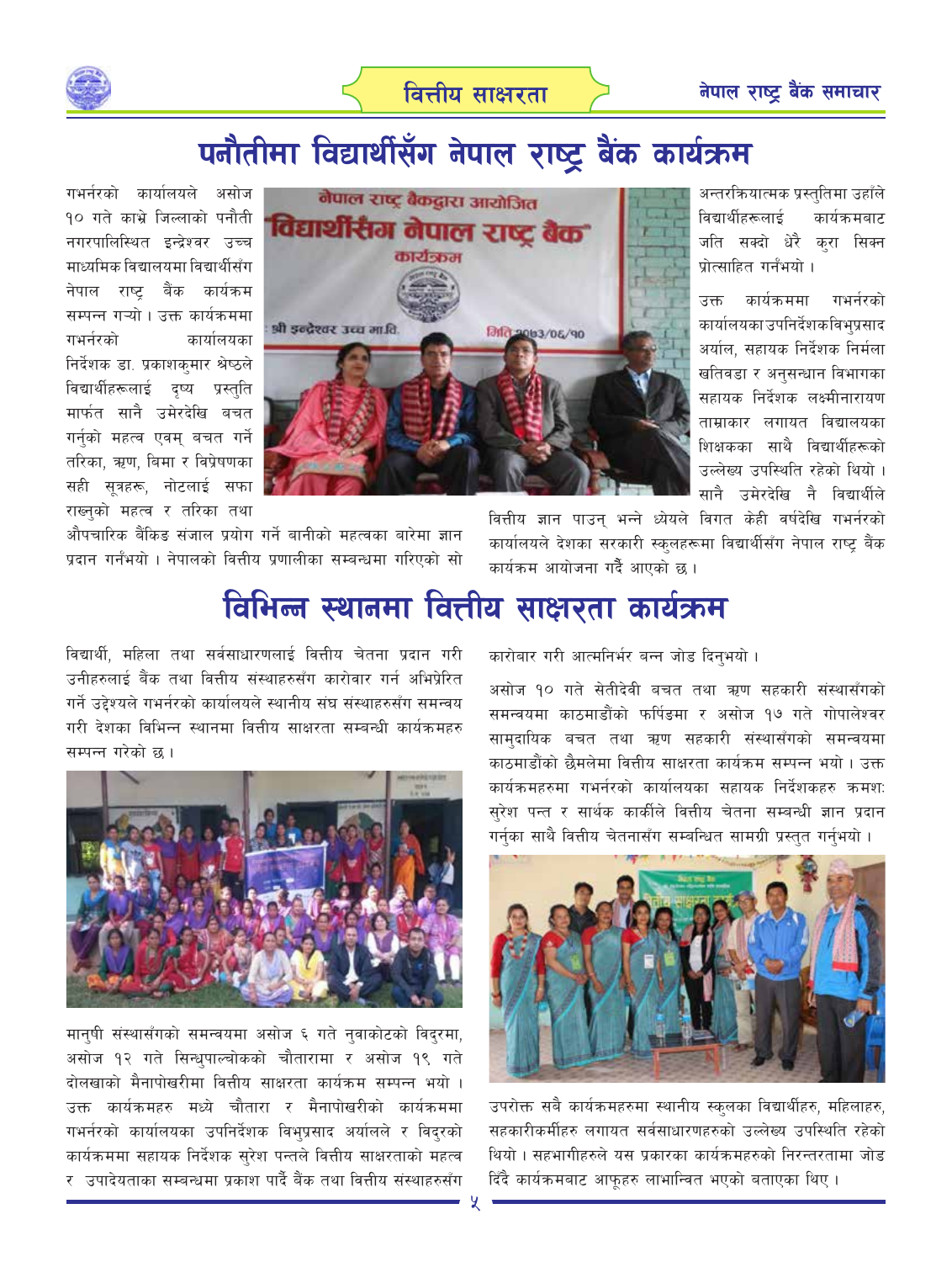

### उपत्यका बाहिरका कार्यालयमा सफा नोट सम्बन्धी कार्यक्रम

नेपाली नोटको आयु सरदरमा ३ वर्ष रहेको मानिएको छ । नोट छपाउँदा राष्ट्रको ढुकुटीबाट करोडौं रकम खर्च भइरहेको छ । एकातिर नोटमा लेख्ने, रङ्ग लगाउने, राख्दा मिलाएर नराख्ने, पर्स तथा मनी ब्यागको सदुपयोग नगर्ने आदि कारणले नोटको आयु घटेको छ भने अर्कोतिर नेपालीहरुको वित्तीय पहुँच कम रहन्, वित्तीय शिक्षा तथा जानकारी कम रहन्, एटिएम मेसिनको प्रयोग कम हुन् तथा सर्वसुलभ नहनाले नोटको प्रयोग बढी हनाका साथै जतन नभएको पाइएको छ। यसै तथ्यलाई मनन गरी नोटको प्रयोग सही तरिकाले गर्ने सम्बन्धमा जनचेतना बढाउने उद्देश्यले केन्द्रीय बैकले सम्पूर्ण कार्यालयमा सफा नोट सम्बन्धी कार्यक्रम सञ्चालन गरेको छ ।

### वीरगञ्ज कार्यालय

नेपाल राष्ट् बैंक वीरगञ्ज कार्यालयद्वारा नोटलाई हिफाजत गरी सफा सुकिलो नोट कायम राख्न जनचेतना फैलाउने उद्देश्यले असोज १५ गते एक प्रभातफेरी कार्यक्रम आयोजना गऱ्यो । कार्यक्रमको सुरुआत गर्दै वीरगञ्ज कार्यालयका निर्देशक धनन्जय शर्माले नेपाली नोट राष्ट्रको सम्पत्ति भएकाले यसको हिफाजत गरी लामो समयसम्म टिकाउन् र राष्टको खर्च कम गर्न पहल गर्न सबैको कर्तव्य भएको उल्लेख गर्नुभयो। नोटमा सभ्यता, प्रकृति, संस्कृति तथा इतिहास समेत अंकित हुने भएकाले यसलाई जतन गरी चलाएमा राष्ट्रको खर्च कम हुनुका साथै सोको संरक्षणमा समेत सहयोग पग्ने स्पष्ट पार्नभयो।

वीरगञ्ज क्षेत्रका बैंक तथा वित्तीय संस्थाको उल्लेख्य सहभागिता रहेको सो प्रभातफेरी नेपाल राष्ट्र बैंकको आदर्शनगरस्थित कार्यालय परिसरबाट सुरु भई माइस्थान, घण्टाघर हँदै अलख्या रोड परिक्रमा गरी पुन कार्यालय परिसरमा आएर समापन भयो। समापन मन्तव्य व्यक्त गर्नहुँदै उपनिर्देशक रोशनकमार सिग्देलले प्रभातफेरीमा बैंक तथा वित्तीय संस्थाको उल्लेख्य सहभागिता रहेकोमा सन्तोष व्यक्त गर्दै उपस्थित सबैलाई धन्यवाद दिनुभयो ।



(फोटो- देवेन्द्र निरौला, नेपाल राष्ट्र बैंक, वीरगञ्ज)

बैंक तथा वित्तीय संस्थाका तर्फबाट एनआइसी एसिया बैंक, वीरगञ्ज कार्यालयका प्रबन्धक सन्तोष बढाथोकीले नेपाल राष्ट् बैंकको अगुवाइमा यसप्रकारको जनचेतनामूलक कार्यक्रम गर्नु प्रशंसनीय रहेको उल्लेख गर्दै नोटलाई जतन गर्न जनचेतना फैलाउने राष्ट्रको कार्यमा सबै बैंक तथा वित्तीय संस्थाबाट पहल हनुपर्ने धारणा राख्नुभयो । उहाँले आगामी दिनमा सर्वसाधारणबाट नोटलाई जतन गरी प्रयोग गर्ने क्रामा सुधार हने आशा व्यक्त गर्नभयो ।

### धनगढी कार्यालय

नोटको जतन सम्बन्धी जनचेतना जगाउने उद्देश्यले असोज १५ गते धनगढी कार्यालयले प्रभातफेरी कार्यक्रमको आयोजना गऱ्यो । प्रभातफेरी कार्यक्रम धनगढी कार्यालयको प्राङ्गणबाट सुरु भई ट्राफिक चौराहामा पुगेर समापन भयो।

उक्त कार्यक्रममा धनगढी कार्यालयका का. मु. निर्देशक डिलाराम सुवेदीले नोटको जतन र महत्वका सम्बन्धमा प्रकाश पार्नु भएको थियो। कार्यक्रममा धनगढी कार्यालयका कर्मचारीहरु लगायत धनगढीका बैंक तथा वित्तीय संस्थाका प्रमुख तथा प्रतिनिधिहरुको सहभागिता रहेको थियो ।

### विराटनगर कार्यालय

विराटनगर कार्यालयले असोज १५ गते नोटको हिफाजत सम्बन्धी जनचेतनामुलक प्रभातफेरी कार्यक्रमको आयोजना गऱ्यो । "नोट राष्ट्रको सम्पत्ति हो यसको हिफाजत गरौं" भन्ने मूल नारा लेखिएको ब्यानरसहित विराटनगर कार्यालयका निर्देशक राम् पौडेलको नेतृत्वमा सम्पन्न उक्त प्रभातफेरीमा कार्यालयका सम्पूर्ण कर्मचारीहरु लगायत सुरक्षाकर्मीहरु, स्थानीय नागरिक समाज, व्यापारी, उद्योगपति, बैंक तथा वित्तीय संस्थाहरु एवम् सर्वसाधारणको सहभागिता रहेको थियो।



सर्वसाधारणलाई नोटको महत्व, प्रयोग गर्ने विधि, नोटको जतन र बचत गर्ने बानीको बिकास गराउँदै वित्तीय चेतना अभिवद्धि गर्ने उद्देश्यले उक्त प्रभातफेरी कार्यक्रमको आयोजना गरिएको थियो । बैंकिङ प्रथाको विकास र विस्तारसँग सम्बन्धित विभिन्न सन्देशयुक्त प्लेकार्ड एवम् पर्चा सहित विराटनगर कार्यालयको परिसरबाट सुरु भएको उक्त प्रभातफेरी देवकोटा चोक, अस्पताल चोक हुँदै नगरका विभिन्न प्रमुख स्थानहरुको परिक्रमा पश्चात् कार्यालय परिसरमै आएर सम्पन्न भएको थियो ।

#### नेपालगञ्ज कार्यालय

नेपालगञ्ज कार्यालयले नेपालीहरुको महान चाड बडादशैंको आगमनसँगै असोज १८ गते नोट हिफाजत सम्बन्धी प्रभातफेरी कार्यक्रमको आयोजना गऱ्यो । उक्त कार्यक्रममा नेपालगञ्ज कार्यालयका निर्देशक गुरुप्रसाद पौडेलले सफा नोटमा सभ्य नागरिकको पहिचान भूल्कने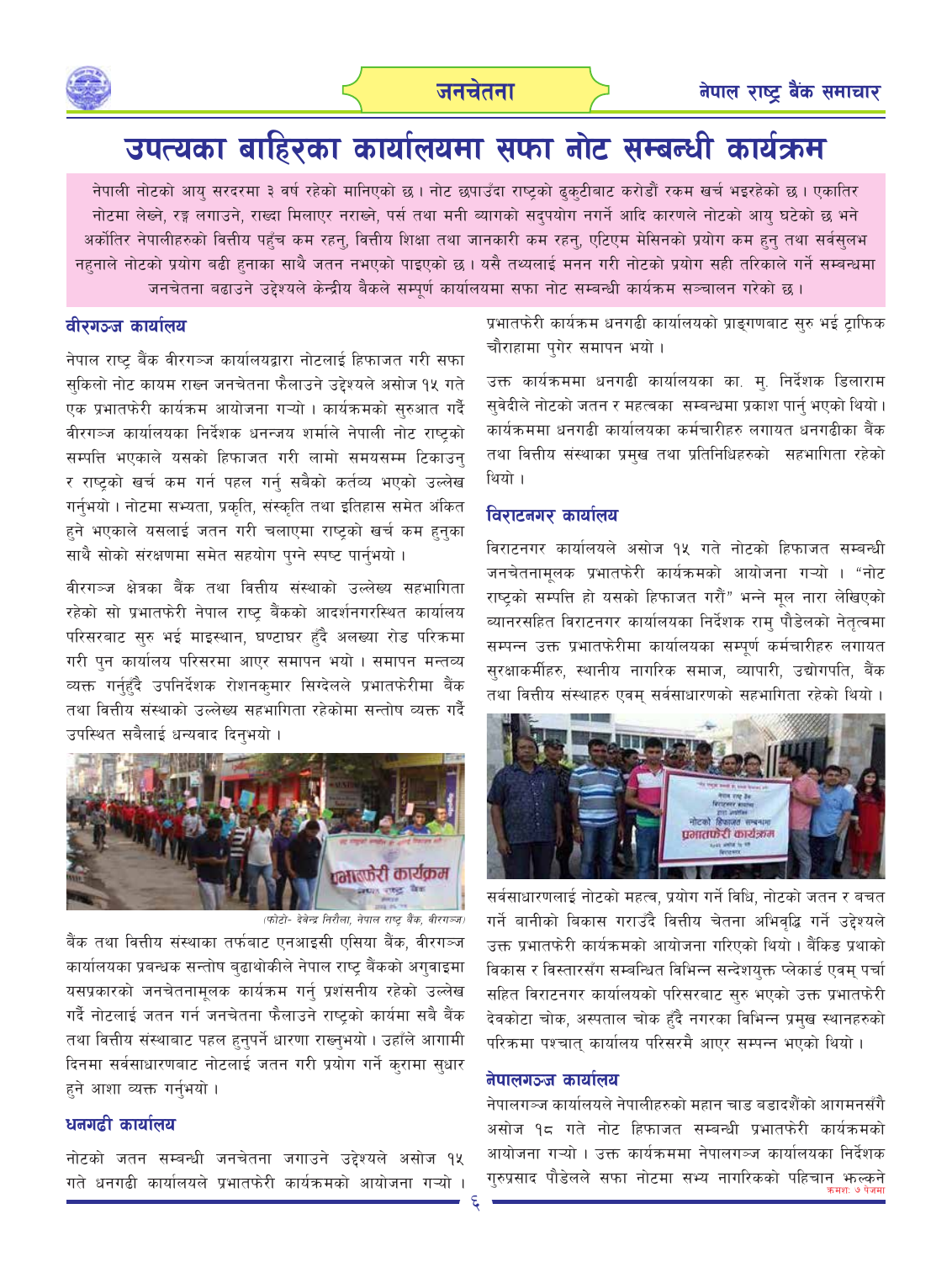

एवम् नोटको सुरक्षित प्रयोग गर्दा मुलुकको ठुलो खर्च समेत जोगिने भएकाले नोटको कारोबारमा प्रत्यक्ष संलग्न रहन् हुने सबै बैंक तथा वित्तीय संस्थाका प्रतिनिधिहरुलाई आआफ्नो तर्फबाट भमिका निर्वाह गर्न अनरोध गर्नुभयो ।



प्रभातफेरीमा नेपालगञ्ज कार्यालयका सम्पर्ण कर्मचारी एवम् बाँके जिल्लास्थित बैंक तथा वित्तीय संस्थाहरुको उल्लेख्य प्रतिनिधित्व रहेको थियो । नेपालगञ्ज कार्यालयको प्राइगणमा जम्मा भई नोट हिफाजत सम्बन्धी ब्यानर तथा प्लेकार्ड सहितको जुलुसले मुख्य शहरी क्षेत्र एवम् चोकहरुको परिक्रमा गरेको थियो । शहर परिक्रमाका क्रममा नोट हिफाजत सम्बन्धी नेपाल राष्ट बैंकको अनुरोध लेखिएका रंगिन पम्प्लेटहरु वितरण गरिएको थियो।

### पोखरा कार्यालय

पोखरा कार्यालयले असोज १८ गते "नोट राष्ट्रको सम्पत्ति हो, नोटको हिफाजत गरौं" भन्ने नाराका साथ प्रभातफेरी कार्यक्रम गऱ्यो । प्रभातफेरी पोखरा कार्यालयका निर्देशक चिरञ्जीवी चापागाईंको नेतृत्वमा पोखरा कार्यालयको प्राइगणबाट सुरु भई पृथ्वी चोकमा प्गेपछि कोणसभामा परिणत भयो । उक्त सभालाई सम्बोधन गर्दै निर्देशक चापागाईले नेपाली नोटको आयु लामो बनाई राष्ट्रको खर्च कम गर्ने नेपाल राष्ट्र बैंकको उद्देश्य सफल पार्न सबै नेपाली तथा बैंकरहरुसँग अनुरोध गर्नुभयो । केन्द्रीय बैंक स्थापना हुँदाको उद्देश्यहरु उल्लेख गर्दै उहाँले अब चेक तथा अन्य वैकल्पिक माध्यमको प्रयोग गरी नोटको प्रयोगमा कमी ल्याउन् पर्ने आवश्यकता रहेको कुरामा जोड दिनुभयो।

कार्यक्रममा पोखरा कार्यालयका साथै पोखरा क्षेत्रमा क्रियाशील बैंक तथा वित्तीय संस्थाका कर्मचारीहरुको उल्लेखनीय उपस्थिति रहेको थियो । नेपाली नोटको सरक्षण गरौं, वित्तीय कारोबारमा चेक तथा अन्य नोटका बैकल्पिक माध्यमको प्रयोग बढाऊँ भन्ने लगायतका प्लेकार्ड बोकेर सयौं बैकरहरु प्रभातफेरी कार्यक्रममा सहभागी भएका थिए । कार्यक्रमका सहभागीहरुले सर्वसाधारणहरुलाई नोट सरक्षण गर्नुपर्ने कारण र तरिकाबारे ब्फाउन्का साथै नोट हिफाजत सम्बन्धी पर्चा बाँडेर सर्वसाधारणलाई वित्तीय जानकारी दिएका थिए । सर्वसाधारणहरुले उत्साहपूर्वक प्रभातफेरीको अवलोकन गरेका थिए ।

### सिद्धार्थनगर कार्यालय

सिद्धार्थनगर कार्यालयले असोज १८ गते नोट हिफाजत सम्बन्धी प्रभातफेरी कार्यक्रम सम्पन्न गऱ्यो । सो कार्यक्रममा सिद्धार्थनगर

कार्यालयका निर्देशक रेवतीप्रसाद नेपालले नोट राज्यको सम्पत्ति भएकाले यसको हिफाजत गर्नंपर्ने बताउन् भयो । उहाँले नोटको हिफाजतमा बैंक तथा वित्तीय संस्थाहरुको प्रमुख भूमिका उल्लेख गर्दै सर्वसाधारणले पनि आफनो तहबाट यसको जतनमा रचनात्मक अग्रसरता देखाउन् पर्ने करा प्रष्ट पार्नभयो । सफा नोट राज्यको प्रतिष्ठा समेत भएको उल्लेख गर्दै उहाँले नोटको आयु बढाउन सके राज्यले यसको छपाइमा व्यहोर्न् पर्ने ठुलो खर्च बचाउन सकिने तर्फ सबैले सोच्न् पर्ने विषयमा जोड दिनभयो।

सिद्धार्थनगर कार्यालयका सम्पूर्ण कर्मचारीहरु, स्थानीय बैंक तथा वित्तीय संस्थाहरु र विभिन्न पत्रकारहरु सम्मिलित उक्त प्रभातफेरी कार्यक्रम नेपाल राष्ट बैंक, सिद्धार्थनगर कार्यालयको परिसरबाट सरु भई देवकोटा चोक, बैंक रोड, मिलन चोक, आवा रोड हुँदै पुन कार्यालय परिसरमा आई सम्पन्न भएको थियो ।

### जनकपुर कार्यालय

जनकपुर कार्यालयले असोज १८ गते विहान नोटको हिफाजत सम्बन्धमा प्रभातफेरी कार्यक्रमको आयोजना गऱ्यो । कार्यक्रममा जनकपुर कार्यालयका निर्देशक तुलसीप्रसाद घिमिरेले नोट छपाइमा ठुलो खर्च लाग्ने र यसको हिफाजत गर्न सकिए नोटको आयु लम्बिने र छपाइ लागत कम गर्न सकिने बताउन् भयो । नोट राष्ट्रको सम्पत्ति भएको चर्चा गर्दै उहाँले यसको जतन साथ प्रयोग गर्न् पर्ने र नगदको कारोबार कम गर्न ए.टि.एम. कार्ड लगायतका कार्डको प्रयोग व्यापक बनाउन् पर्नेमा जोड दिन्भयो । सबै बैंक तथा वित्तीय संस्थाहरुले नोटको हिफाजत सम्बन्धी कार्यक्रम राखी प्रचार प्रसार गर्नुपर्नेमा जोड दिंदै उहाँले प्रभातफेरी कार्यक्रमका सम्पर्ण सहभागीहरुलाई धन्यबाद ज्ञापन गर्नभयो ।



कार्यालयका कर्मचारीहरुका साथै जनकपुरधामस्थित बैंक तथा वित्तीय संस्थाका कर्मचारी, ब्द्धिजीवी, पत्रकार लगायत सर्वसाधारण जनताको व्यापक सहभागिता रहेको उक्त प्रभातफेरी नेपाल राष्ट्र बैंक, जनकपुर कार्यालयको प्राङ्गणबाट सुरु भई राम चोक, जनक चोक, जानकी मन्दिर, शिव चोक, भानु चोक, कदम चोक हुँदै कार्यालयको प्राङ्गणमा पुगी सम्पन्न भएको थियो। प्रभातफेरीका क्रममा नोट राष्ट्रको सम्पत्ति हो, यसको हिफाजत गरौँ; मनी ब्याग वा पर्सको प्रयोग गरी नोटको जतन गर्ने बानी बसालौं; नोटमा जथाभावी केरमेट नगरौं, नलेखौं; बैंक चेक तथा एटिएम कार्ड प्रयोग गरी नगद कारोबार कम गरौँ लगायतका नारा लगाइएको थियो ।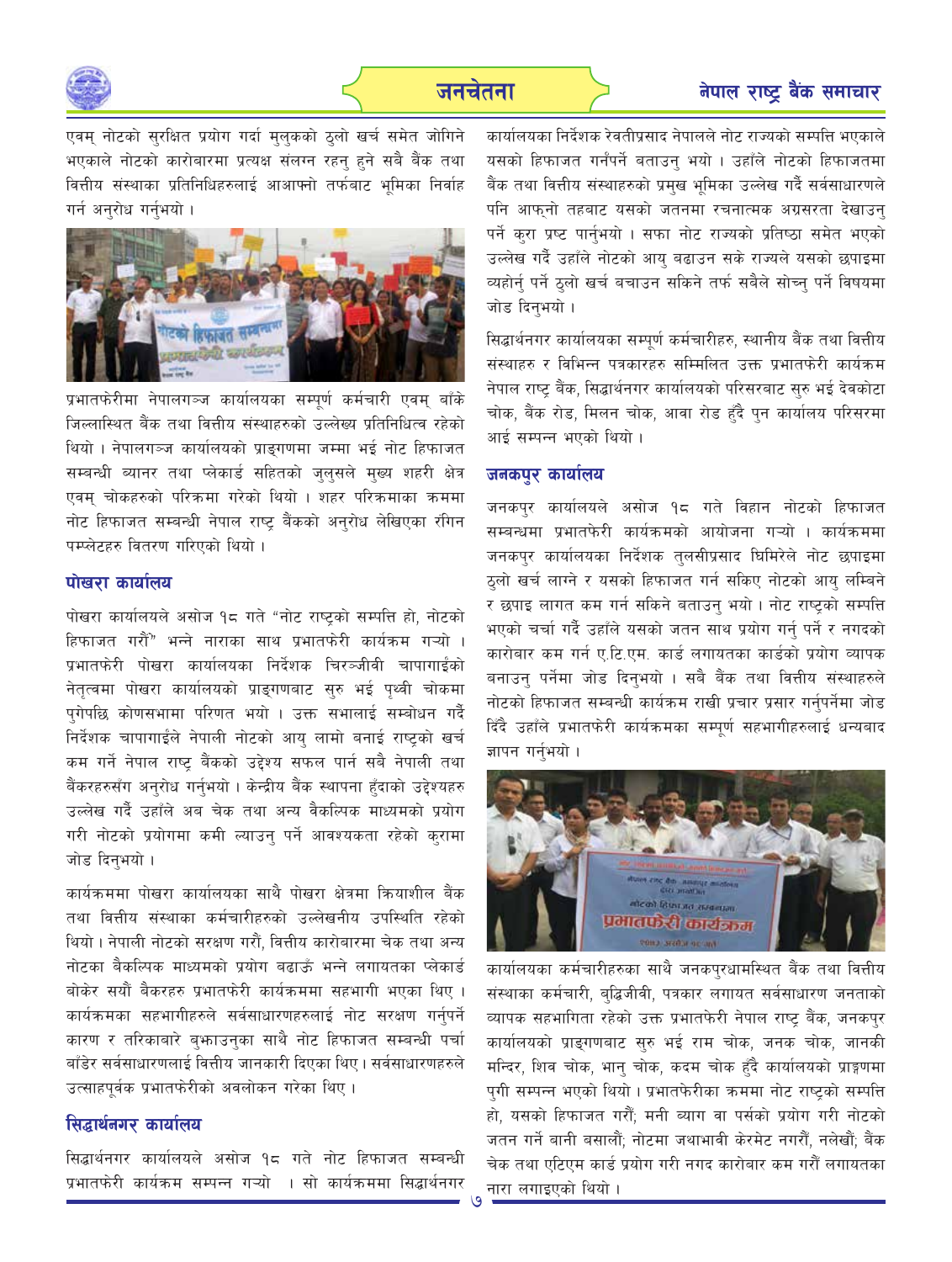

## जनकपुरमा कार्यालय प्रमुखको स्वागत तथा विदाई

जनकपुर कार्यालयमा पदस्थापन भई आउनुभएका निर्देशक तुलसीप्रसाद धिमिरेको स्वागत तथा जनकपुर कार्यालयबाट सरुवा हुनुभएका निर्देशक मुक्न्द महतको सम्मानमा जनकपुर कार्यालयले असोज १० गते स्वागत तथा विदाई कार्यक्रमको आयोजना गऱ्यो ।



उक्त कार्यक्रममा निर्देशक महतले पदस्थापन भई आउन भएका निर्देशक धिमिरेलाई फुलमाला र टीका लगाई स्वागत गर्नभयो। उहाँले सरुवा भई जनकपुर कार्यालयमा आउन् भएका उपनिर्देशक वासुदेव भट्टराई, सहायक निर्देशक बद्रीनाथ नेपाल तथा पदस्थापन भई आउन् भएका सहायक निर्देशक पुष्करराज भट्टराईलाई पनि फुलमाला र टीका लगाई स्वागत गर्नुभयो । कार्यक्रममा मन्तव्य व्यक्त गर्दै उहाँले सरुवा, बढ्वा लगायतको अवस्था कर्मचारीहरुको लागि नियमित प्रक्रिया रहेको बताउँदै आफनो कार्यकालमा कार्य सम्पादनमा सहयोग गर्ने सबै कर्मचारीहरुलाई धन्यवाद दिनुभयो ।

सोही कार्यक्रममा निर्देशक धिमिरेले जनकपुर कार्यालयबाट सरुवा हुन् भएका निर्देशक महतलाई विदाई स्वरुप कार्यालयको तर्फबाट मायाँको चिनो प्रदान गर्नुभयो । कार्यक्रममा मन्तव्य व्यक्त गर्दै उहाँले देशको केन्द्रीय बैंकको गरिमा कायम हुने गरी कर्मचारीहरुले आफुनो कार्य सम्पादन गर्न् पर्नेमा जोड दिनुभयो। कार्यालयको काम कारवाही व्यक्ति विशेषको भरमा नभई सम्पूर्ण कर्मचारीहरुको साम्हिक प्रयासबाट सम्पादन गर्न् पर्ने बताउन् हुँदै उहाँले कार्यालयको कार्य सम्पादनमा सम्पूर्ण कर्मचारीहरुको साथ र सहयोग प्राप्त हुने विश्वास व्यक्त गर्नुभयो ।

कार्यालयका उपनिर्देशक चन्द्रक्**मार श्रेष्ठले स्वागत मन्तव्य रा**ख्न् भएको उक्त कार्यक्रममा नेपाल राष्ट्र बैंक, जनकपुरका कर्मचारी संघ ∕ संगठनका अध्यक्षहरुले पनि मन्तव्य व्यक्त गर्नुभएको थियो । कार्यक्रमको सञ्चालन सहायक निर्देशक रामकाजी खाइजूले गर्नु भएको थियो ।

### ज्ञान आदानप्रदान कार्यक्रम

गभर्नरको कार्यालयले आर्थिक वर्ष २०७३।७४ को प्रत्येक महिनामा एउटाका दरले वर्षभरिमा जम्मा १२ वटा ज्ञान आदानप्रदान कार्यक्रमको आयोजना गर्ने योजना अनरुप असोज १४ गते चाल आ.व.को तेस्रो कार्यक्रमको आयोजना गऱ्यो । उक्त कार्यक्रममा निर्देशक गुरुप्रसाद पौडेलले Procurement Management: Best Practices and Legal Framework विषयमा प्रस्तुति दिन्भयो । यसअघि भदौमा निर्देशक डा. गोपालप्रसाद भट्टले Public Private Partnership in Nepal: Policy, Prospects and Challenges विषयमा प्रस्तुति दिन् भएको थियो ।

### विराटनगर कार्यालयमा पनि ज्ञान आदानप्रदान कार्यक्रम

असोज महिनामा विराटनगर कार्यालयले पनि ज्ञान आदानप्रदान कार्यक्रमको आयोजना गरेको थियो । उक्त कार्यक्रममा विराटनगर कार्यालयका निर्देशक राम पौडेलले Monetary Policy & Current State of Economy in Nepal विषयमा प्रस्तुति दिनु भएको थियो।

### वृद्धवृद्धा भेटघाट तथा सम्मान

नेपाल वित्तीय संस्था कर्मचारी संघ, नेपाल राष्ट्र बैंक, सिद्धार्थनगरले चाडबाडको उपलक्ष्यमा यसपालीको दशैं तिहार, वृद्धाश्रमका बुवाआमासँग भन्ने नारा सहित श्री सत्यसाई वृद्धाश्रम, वसन्तपुरमा रहन् भएका वृद्धवृद्धालाई एक कार्यक्रम गरी भेटघाट तथा सम्मान गऱ्यो ।



सो कार्यक्रममा सिद्धार्थनगर कार्यालयका निर्देशक रेवतीप्रसाद नेपालले कर्मचारीहरुले आफ्नो खर्चमा कटौती गरी वृद्धवृद्धाको सम्मान गरेकोमा खुसी व्यक्त गर्दै रचनात्मक कार्यहरुको निरन्तरतामा जोड दिनुभयो । वृद्धवृद्धाहरुलाई दोसल्ला ओढाउनुका साथै फलफूल वितरण गरिएको सो कार्यक्रममा संघका अध्यक्ष छविलाल घिमिरेले वृद्धवृद्धाको सुस्वास्थ्यको कामना गर्दै सेवाको अवसर दिएकोमा वृद्धाश्रमलाई धन्यवाद दिन्भयो ।

संघका सदस्य चेतना नेपालले सञ्चालन गरेको उक्त कार्यक्रममा सिद्धार्थनगर कार्यालयका उपनिर्देशकहरु सहित संघका सदस्यहरु सम्मिलित थिए।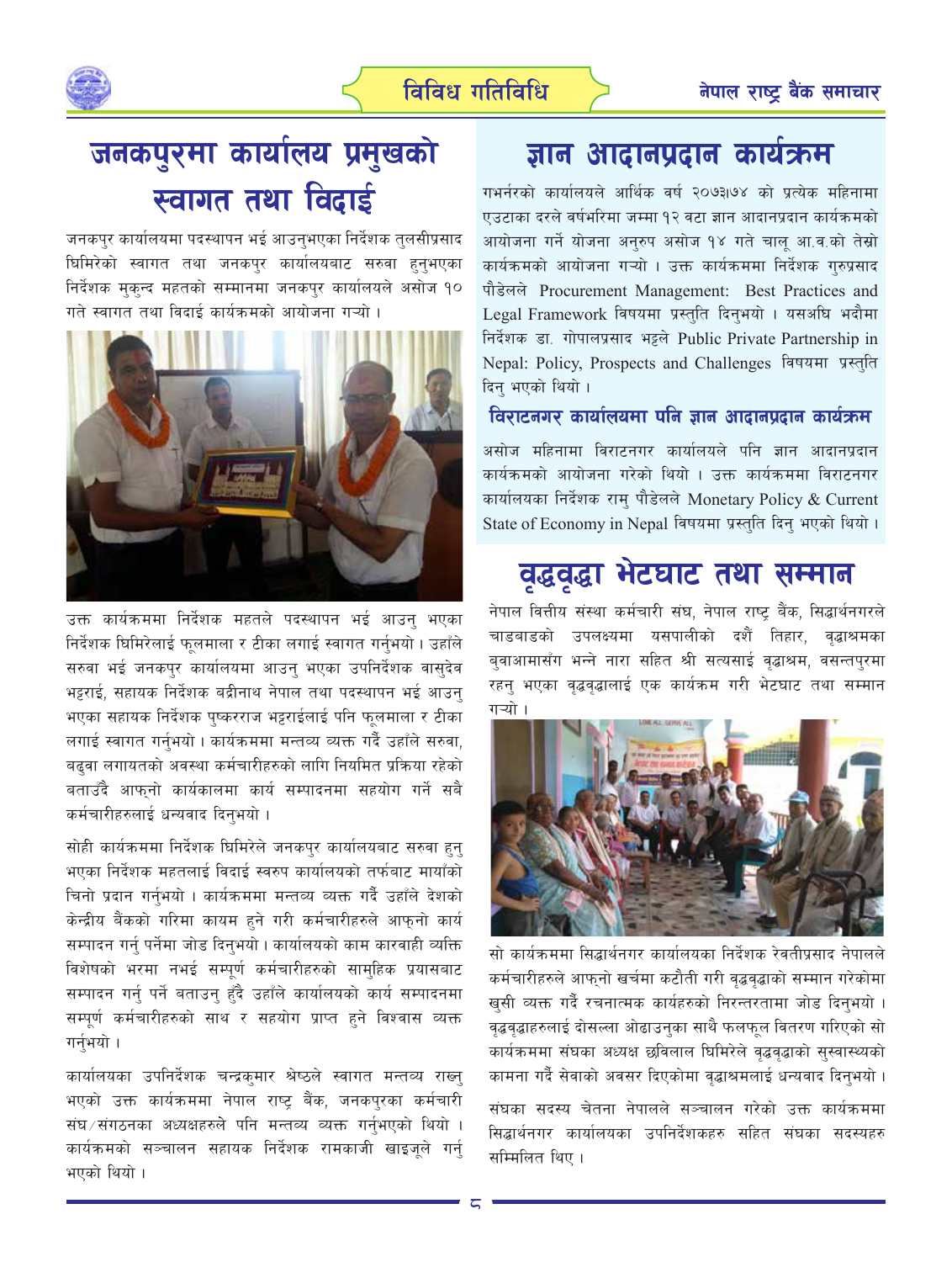



### डेपुटी गभर्नर शिवाकोटी फिलिपिन्समा

डेपुटी गभर्नर चिन्तामणि शिवाकोटी MANILA, PHILIPPINES मा आयोजित SEACEN-BIS HIGH LEVEL SEMINAR AND 15TH SEACEN EXECUTIVE COMMITTEE MEETING मा सहभागी भई सेप्टेम्बर २९ मा स्वदेश फर्कन भयो । उहाँ सो कार्यक्रममा सहभागी हुन सेप्टेम्बर २३ मा त्यसतर्फ प्रस्थान गर्नभएको थियो । संस्थागत योजना विभागका कार्यकारी निर्देशक शंकरप्रसाद आचार्य र विदेशी विनिमय व्यवस्थापन विभागका निर्देशक सनिल उदासको पनि उक्त कार्यक्रममा सहभागिता रहेको थियो ।

### डेपुटी गभर्नर श्रेष्ठ विदेशका विभिन्न कार्यक्रममा

डेपुटी गभर्नर शिबराज श्रेष्ठ MUMBAI, INDIA मा आयोजित MAINTAINING FINANCIAL STABILITY DURING A TIME OF UNCERTAIN GLOBAL ECONOMIC PERFORMANCE विषयक कार्यक्रममा सहभागी भई सेप्टेम्बर २७ मा स्वदेश फर्कन् भयो । उहाँ सो कार्यक्रममा सहभागी हन सेप्टेम्बर २० मा त्यसतर्फ प्रस्थान गर्नभएको थियो । बैंक सुपरिवेक्षण विभागका कार्यकारी निर्देशक नारायणप्रसाद पौडेल र वित्त कम्पनी सुपरिवेक्षण विभागका उपनिर्देशक भुवन बस्नेतको पनि उक्त कार्यक्रममा सहभागिता रहेको थियो ।

डेपटी गभर्नर शिबराज श्रेष्ठ PARIS, FRANCE मा आयोजित FATF OCTOBER PLENARY AND WORKING GROUP MEETING मा सहभागी हुन अक्टोबर १४ मा त्यसतर्फ प्रस्थान गर्नुभयो । कार्यक्रमको समापन पश्चात् उहाँ अक्टोम्बर २३ मा स्वदेश फर्कन् भयो । वित्तीय जानकारी एकाइका उपनिर्देशक शरणक्**मार अधिकारी** र सहायक निर्देशक राजेशकुमार सुवेदी पनि उक्त कार्यक्रममा सहभागी हनहन्थ्यो ।

### कार्यकारी निर्देशक तथा निर्देशकहरु अन्तर्राष्ट्रिय कार्यक्रममा

बैंकिङ कार्यालयका कार्यकारी निर्देशक जनकबहादर अधिकारी र CONTRACT SIGNING BETWEEN NRB AND CIMB मा सहभागी हन अक्टोबर १६ मा SINGAPORE तर्फ प्रस्थान गर्नुभई अक्टोबर २३ मा स्वदेश फर्कन् भयो । सोही कार्यालयका का. म्. निर्देशक चेतप्रसाद उप्रेतीको पनि सो कार्यक्रममा सहभागिता रहेको थियो ।

लघवित्त प्रवर्द्धन तथा सुपरिवेक्षण विभागका का. मु. कार्यकारी निर्देशक उपेन्द्रक्मार पौडेल ECONOMIC EDUCATION-THE ROLE OF CENTRAL BANK विषयक कार्यक्रममा सहभागी हुन सेप्टेम्बर २४ मा FRANKFURT, GERMANY तर्फ प्रस्थान गर्नुभई अक्टोबर ४ मा स्वदेश फर्कन् भयो ।

अनसन्धान विभागका निर्देशक नीलम ढुंगाना SEMINAR ON CENTRAL BANK TRANSPARENCT AND MONETARY POLICY COMMUNICATION मा सहभागी हुन सेप्टेम्बर १८ मा COLOMBO, SRI LANKA तर्फ प्रस्थान गर्नुभई सेप्टेम्बर २५ मा स्वदेश फर्कनु भयो । गभर्नरको कार्यालयका सहायक निर्देशक प्रेमप्रसाद आचार्य पनि सो कार्यक्रममा सहभागी हुनुहुन्थ्यो ।

वित्तीय जानकारी एकाइका निर्देशक ऋषिकेश भट्ट ANNUAL PLENARY PPWG MEETING मा सहभागी हन सेप्टेम्बर १९ मा DOHA, OATAR तर्फ प्रस्थान गर्नभई सेप्टेम्बर २६ मा स्वदेश फर्कन भयो । कानुन महाशाखाका सहायक निर्देशक डिल्लीराम न्यौपाने पनि सो कार्यक्रममा सहभागी हुनुहुन्थ्यो ।

बैंक तथा वित्तीय संस्था नियमन विभागका निर्देशक रमण नेपाल DIGITAL PAYMENTS ECOSYSTEM VISIT INDIA मा सहभागी हुन सेप्टेम्बर २६ मा मुम्बई र नयाँ दिल्ली तर्फ प्रस्थान गर्नुभई अक्टोम्बर २ मा स्वदेश फर्कन भयो । भुक्तानी प्रणाली विभागका उपनिर्देशक केदारप्रसाद आचार्य पनि सो कार्यकममा सहभागी हुनुहुन्थ्यो ।

लघवित्त प्रवर्द्धन तथा सुपरिवेक्षण विभागका निर्देशक देवकमार ढकाल MANANGEMENT IN THE CENTRAL BANK विषयक कार्यक्रममा सहभागी हुन अक्टोम्बर ९ मा NEW YORK, USA तर्फ प्रस्थान गर्नुभई अक्टोम्बर २३ मा स्वदेश फर्कन् भयो।

विकास बैंक सुपरिवेक्षण विभागका निर्देशक नरेश शाक्य SUPERVISION विषयक कार्यक्रममा सहभागी हन अक्टोम्बर १५ मा NEW YORK, USA तर्फ प्रस्थान गर्नुभयो । उहाँ अक्टोम्बर २८ मा स्वदेश फर्कने कार्यक्रम छ ।

निर्देशकहरु अनुसन्धान विभागका पिताम्बर भण्डारी र सामान्य सेवा विभागका तेजबहादुर रानामगर SEACEN-IMF COURSE ON MACROECONOMIC DIAGNOSTICS मा सहभागी हुन अक्टोम्बर १५ मा CAMBODIA तर्फ प्रस्थान गर्नुभयो । उहाँहरु नोभेम्बर १ मा स्वदेश फर्कने कार्यक्रम छ । सहायक निर्देशकहरु अनुसन्धान विभागका बाबराम कोइराला र विकास बैंक सपरिवेक्षण विभागका राजनप्रसाद रेग्मी पनि सो कार्यक्रममा सहभागी हुनुहुन्छ ।

बैंकिङ कार्यालयका निर्देशक बिमलराज खनाल ASTUDY TOUR OF E-PAYMENT IN INDIA मा सहभागी हुन सेप्टेम्बर २५ मा NEW DELHI, INDIA तर्फ प्रस्थान गर्नभई अक्टोबर १ मा स्वदेश फर्कन भयो ।

### अन्तर्राष्ट्रिय कार्यक्रमहरुमा सहभागिता

उपनिर्देशकहरु बैंक सपरिवेक्षण विभागका राजनदेव भट्टराई, प्रद्यम्नकमार खनाल र किरण पण्डित, सहायक निर्देशकहरु वित्त कम्पनी सुपरिवेक्षण विभागका हेमनाथ त्रिपाठी तथा लघुवित्त प्रवर्द्धन तथा सुपरिवेक्षण विभागका ध्रुवराज आचार्य र शरद प्रधान FSI-SEANZA REGIONAL SEMINAR ON IMPLEMENTATION OF MACROPRUDENTIAL POLICIES मा सहभागी हुन सेप्टेम्बर १८ मा BALI, INDONESIA तर्फ प्रस्थान गर्नुभई सेप्टेम्बर २६ मा स्वदेश फर्कन् भयो ।

विदेशी विनिमय व्यवस्थापन विभागका उपनिर्देशक प्रकाशचन्द्र भट्टराई INTER GOVERNMENT MEETING मा सहभागी हन सेप्टेम्बर २० मा LHASA, CHINA तर्फ प्रस्थान गर्नुभई सेप्टेम्बर २४ मा स्वदेश फर्कन् भयो ।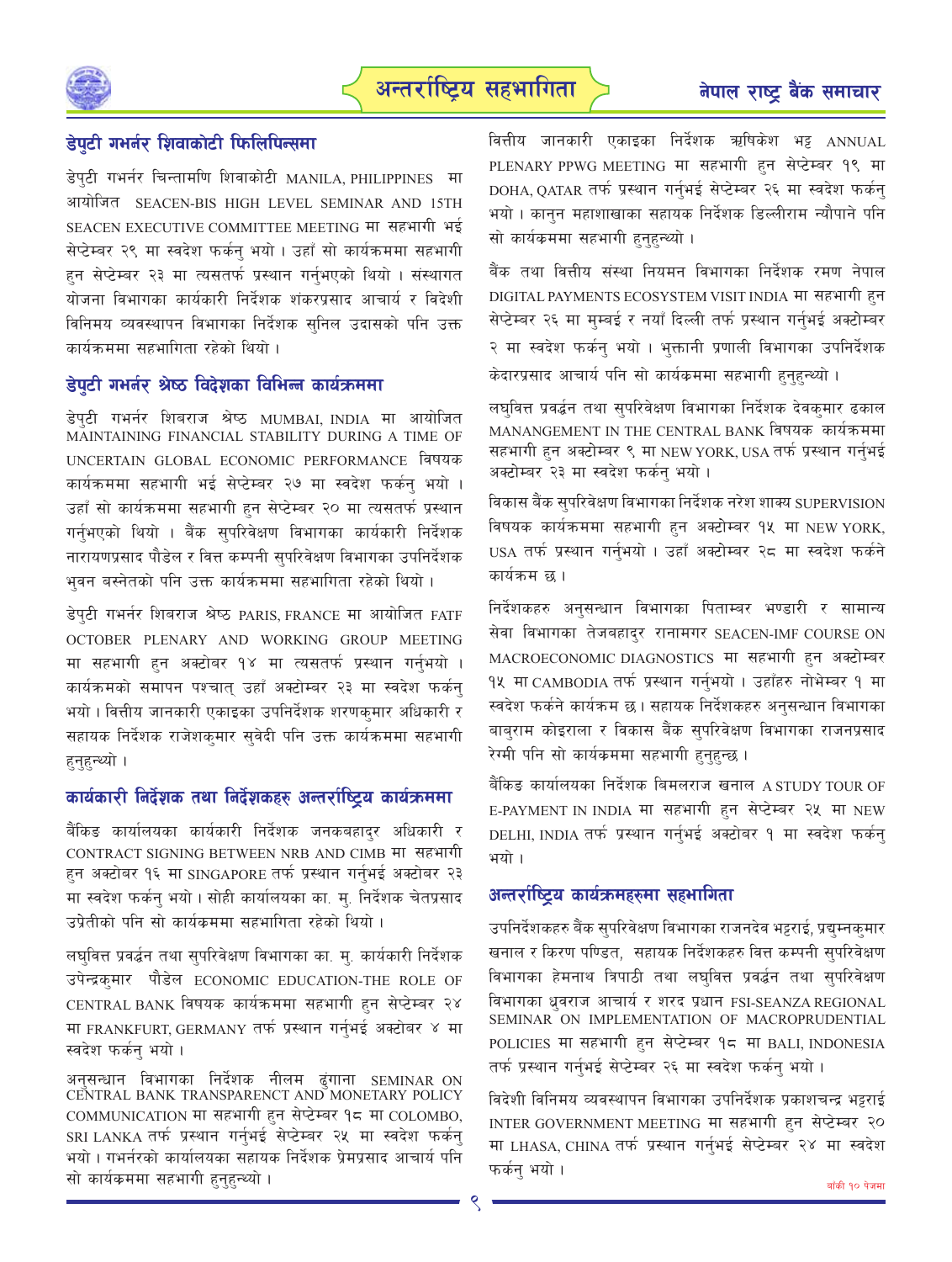

### जनशक्ति गतिविधि $\qquad \qquad$ बेगाल राष्ट बैंक समाचार

उपनिर्देशकहरु बैंकर्स प्रशिक्षण केन्द्रका विष्णप्रसाद खनाल र धनगढी कार्यालयक<u>ा</u> विनोदराज लेखक SEACEN SEMINAR ON ISSUES ON CENTRAL BANK GOVERNANCE AMID GLOBAL UNCERTAINTIES मा सहभागी हुन सेप्टेम्बर २४ मा MANILA, PHILIPPINES तर्फ प्रस्थान गर्नभई क्रमश: अक्टोबर ६ र ३ मा स्वदेश फर्कन भयो ।

पोखरा कार्यालयका उपनिर्देशक अमर अधिकारी र जनशक्ति व्यवस्थापन विभागका सहायक निर्देशक भीमप्रसाद गौतम $\,$  SEACEN ISSUES  $\,$ ON CENTRAL BANK GOVERNACE AMID GLOBAL UNCERTAINTIES df सहभागी हुन सेप्टेम्बर २५ मा MANILA, PHILIPPINES तर्फ प्रस्थान गर्नभई अक्टोबर ४ मा स्वदेश फर्कन भयो ।

जनशक्ति व्यवस्थापन विभागका उपनिर्देशकहरु राजेन्द्र भट्टराई र हरिप्रसाद सवेदी WORKSHOP ON HUMAN RESOURCE MANAGEMENT AND TRAINING मा सहभागी हुन सेप्टेम्बर २४ मा PARIS, FRANCE तर्फ प्रस्थान गर्नभई अक्टोबर ५ मा स्वदेश फर्कन भयो ।

बैंक तथा वित्तीय संस्था नियमन विभागका उपनिर्देशक दीर्घबहादर रावल SEACEN BIS HIGH LEVEL SEMINAR AND 14TH SEACEN EXECUTIVE COMMITTEE MEETING मा सहभागी हन सेप्टेम्बर २६ मा PAPUA NEW GUINEA तर्फ प्रस्थान गर्नभई अक्टोबर १७ मा स्वदेश फर्कन् भयो ।

लघवित्त प्रवर्द्धन तथा सुपरिवेक्षण विभागका उपनिर्देशक हरिप्रसाद पौडेल र सहायक निर्देशक देवेशमान जोशी INTERNATIONAL PROGRAM ON AGRO VALUE CHAIN  $FINANCING$  मा सहभागी हन अक्टोबर ३ मा PUNE, INDIA तर्फ प्रस्थान गर्न्भई अक्टोबर १० मा स्वदेश फर्कन भयो ।

बैंक सुपरिवेक्षण विभागका उपनिर्देशक सत्येन्द्रराज सुवेदी SEMINAR ON OPERA T I O N A L I S I N G MICROPRUDENTIAL TOOLS IN  $SUPERVISION$  मा सहभागी हन अक्टोबर १६ मा BASEL, SWITZERLAND तर्फ प्रस्थान गर्नभयो । उहाँ नोभेम्बर १ मा स्वदेश फर्कने कार्यक्रम छ ।

विकास बैंक सुपरिवेक्षण विभागका सहायक निर्देशक राजकमार खत्री र बैंक तथा वित्तीय संस्था नियमन विभागका सहायक  $\widehat{z}$ शक जगदिश कमार PRUDENTIAL SUPERVISION OF THE BANKING SECTOR AND MACROPRUDENTIAL  $REGULATIONS$  विषयक कार्यक्रममा सहभागी हन सेप्टेम्बर १७ मा ISTANBUL, TURKEY तर्फ प्रस्थान गर्नभई सेप्टेम्बर २७ मा स्वदेश फर्कन भयो।

मुद्रा व्यवस्थापन विभागका उपनिर्देशक प्रेमबहादुर चन्द ठकुरी तथा सहायक निर्देशकहरु बैंकिङ कार्यालयका निरञ्जनकमार दाहाल र हरिबहादर पण्डित, पोखरा कार्यालयका दलबहादर थापा. चेतबहादर गरुङ, मक्तिप्रसाद ढकाल र विष्णराज पौडेल, सामान्य सेवा विभागका राजेश खकरेल र हरिप्रसाद पडासैनी, राष्ट ऋण व्यवस्थापन विभागका गोपीकष्ण बडाल, महेन्द्रराज कार्की, मकन्धोज खत्री र टीकाप्रसाद चौलागाई, लघवित्त प्रवर्द्धन तथा सुपरिवेक्षण विभागका कृष्णबहादर क्ँवर, रजनी श्रेष्ठ, दीपक पौडेल र कीर्तिविक्रम दाहाल, विराटनगर कार्यालयका योगेन्द्र डाँगी. कमलादेवी खतिवडा र राधिका गरागाई. गभर्नरको कार्यालयका सरिता पौडेल, वित्त व्यवस्थापन विभागका ममता अधिकारी. जनशक्ति व्यवस्थापन विभागका राममणि शर्मा, संस्थागत योजना विभागका इन्द्रप्रसाद रेग्मी र नेपालगञ्ज कार्यालयका पुरुषोत्तमकुमार भट्ट EXPOSURE VISIT TO CAMBODIA मा सहभागी हन अक्टोबर २ मा PHNOM PENH, CAMBODIA तर्फ प्रस्थान गर्नुभई अक्टोबर ९ मा स्वदेश फर्कन् भयो ।

विदेशी विनिमय व्यवस्थापन विभागका सहायक निर्देशकहरु सिर्जना बज्राचार्य. रमेश शर्मा र अरुणकुमार शाह THOMSON REUTERS EIKON TRAINING मा सहभागी हन अक्टोबर १९ मा MUMBAI, INDIA तर्फ प्रस्थान गर्नुभई अक्टोबर २२ मा स्वदेश फर्कन् भयो ।

### **निर्देशकहरुको सरुवा**

निर्देशकहरु अनुसन्धान विभागका डा. गोपालप्रसाद भट्ट र जनकपर कार्यालयका मुकन्द महतको जनशक्ति व्यवस्थापन विभागमा तथा जनशक्ति व्यवस्थापन विभागका निर्देशकहरु देवकमार ढकाल र नरेश शाक्यको क्रमश: लघवित्त प्रवर्द्धन तथा सुपरिवेक्षण विभाग र विकास बैंक सुपरिवेक्षण विभागमा सुरुवा भएको छ।

निर्देशकहरु विकास बैंक सुपरिवेक्षण विभागका सुमनकुमार अधिकारीको भुक्तानी प्रणाली विभाग (कामकाज संस्थागत योजना विभाग) मा. नेपालगञ्ज कार्यालयका भीष्मप्रसाद उप्रेतीको बैंकिङ कार्यालय (कामकाज मुद्रा व्यवस्थापन विभाग) मा र बैंकिङ कार्यालय का, म, निर्देशक बिमलराज खनालको बैंक तथा वित्तीय संस्था नियमन विभागमा सरुवा भएको छ ।

### बढ्वा तथा पदस्थापन

उपनिर्देशकहरु वित्त व्यवस्थापन विभागका दयाराम शर्मा पंगेनी. विराटनगर कार्यालयका तुलसीप्रसाद घिमिरे र सामान्य सेवा विभागका गरुप्रसाद पौडेल प्रशासन सेवा तर्फको अधिकत प्रथम पदको आन्तरिक प्रतियोगितामा सफल भई निर्देशक (अधिकृत प्रथम) मा बढ्वा हनभएको छ। उहाँहरुको क्रमश: वित्त कम्पनी सुपरिवेक्षण विभाग, जनकपुर कार्यालय र नेपालगञ्ज कार्यालयमा पदस्थापन भएको छ।

सहायक निर्देशकहरु विदेशी विनिमय व्यवस्थापन विभागका संजीवकमार भा. वित्तीय जानकारी एकाइका कमलप्रकाश कालाथोकी, बैंकर्स प्रशिक्षण केन्द्रका प्रत्हाद गिरी, बैंक तथा वित्तीय संस्था नियमन विभागका शिखा अधिकारी रेग्मी, सामान्य सेवा विभागका प्रतिभा अधिकारी र बैंक सुपरिवेक्षण विभागका प्रियंका बस्न्यात प्रशासन सेवा तर्फको अधिकृत द्वितीय पदको आन्तरिक प्रतियोगितामा सफल भई उपनिर्देशक (अधिकृत द्वितीय) मा बढ्वा हन्भएको छ ।

निर्देशक र उपनिर्देशक पदमा बढ्वा हुनुभएका सबैलाई समाचार बधाइ ज्ञापन गर्दछ ।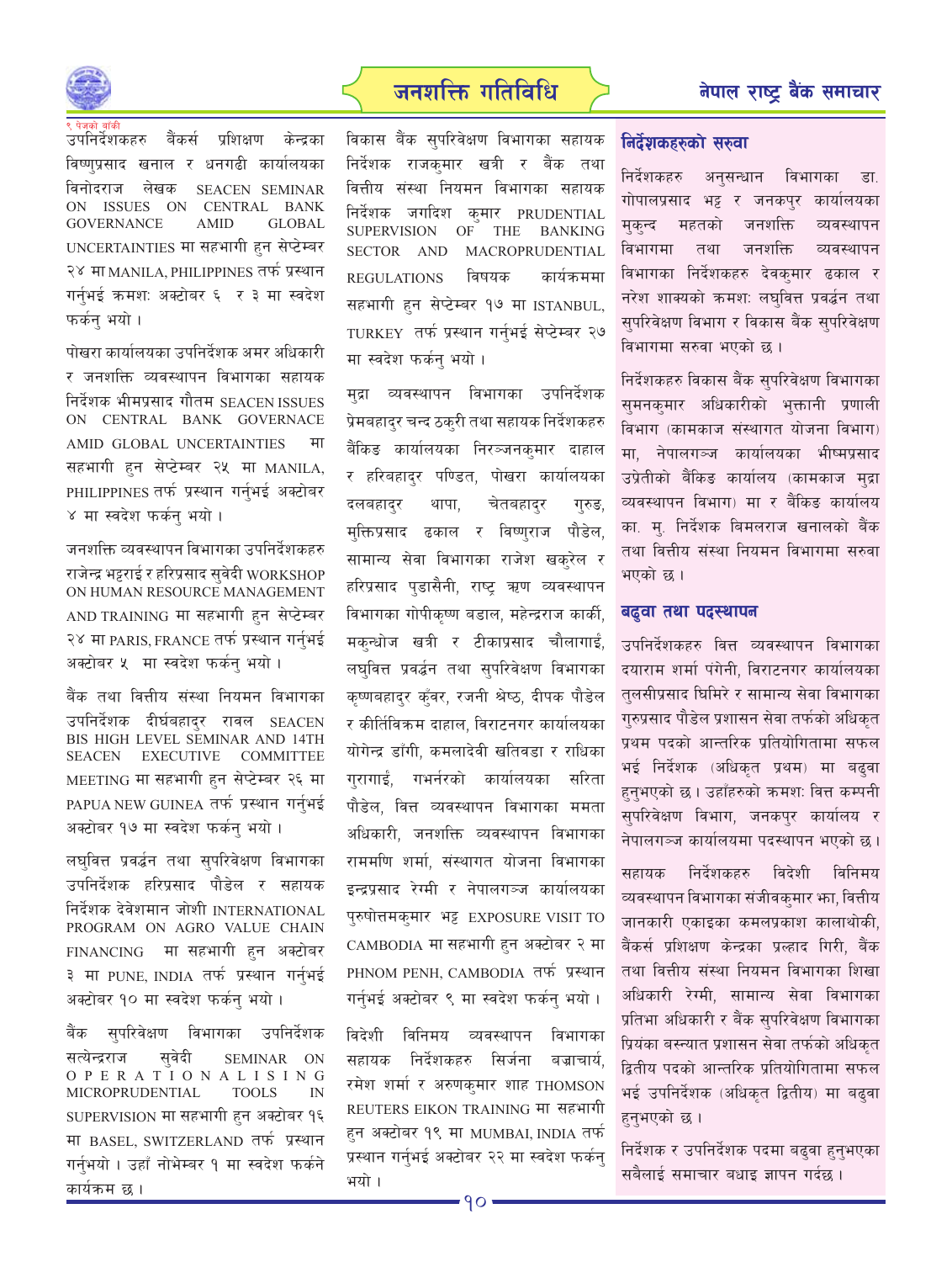

## नेपाल राष्ट्र बैंकमा वित्तीय साक्षरता एकाइको आवश्यकता

वित्तीय समावेशिता र साक्षरताका उपर्युक्त कार्य गर्नका लागि भारतीय रिजर्व बैंकमा समेत वित्तीय समावेशन तथा वित्तीय साक्षरता एकाइको व्यवस्था गरिएको छ । नेपाल राष्ट बैंकले समेत वित्तीय सूचनाहरुलाई सर्वसाधारण समक्ष पुऱ्याई सोको उपयोग पक्षको सशक्तीकरणको कार्य पनि गर्नु पर्दछ । यसका लागि बैंकभित्र वित्तीय समावेशीकरण र वित्तीय साक्षरता एकाइ स्थापना गर्न जरुरी देखिएको छ । यसो भएमा सो एकाइले प्राथमिकताका साथ सो क्षेत्रमा काम सक्तछ । यस एकाइको मुख्य काम बैंकले सञ्चालन गर्ने वित्तीय साक्षरता कार्यक्रम व्यवस्थापन गर्नु त हँदै हो तर योभन्दा पनि वित्तीय साक्षरतालाई देशभर विस्तार गर्न आवश्यक समन्वयन. प्रोत्साहन, अनुगमन गर्नु हो।

वित्तीय साक्षरता एकाइले गर्न गराउन पर्ने कार्यहरूलाई निम्नानुसार प्रस्तुत गर्न सकिन्छ:

- वित्तीय साक्षरता सम्बन्धी विषयहरूलाई पाठय सामग्रीमा समावेश गर्नका लागि शिक्षा मन्त्रालय तथा सो अन्तर्गतका संस्थाहरुसँग आवश्यक समन्वय तथा पहल गर्ने ।
- वित्तीय साक्षरता सम्बन्धी श्रव्य, दृश्य, पाठ्य सामग्री तयार गर्ने, गराउने तथा वितरणको व्यवस्था मिलाउने।
- वित्तीय साक्षरता कार्यक्रम ग्रामीण क्षेत्रसम्म प्ऱ्याउन बैंक तथा वित्तीय संस्थाहरुलाई सहभागी गराउने, नीति नियम कार्यान्वयनको अनुगमन गर्ने ।
- बैंक तथा वित्तीय संस्थाका वेवसाइट, बडापत्र, कार्यक्रम प्रायोजन, ऱ्यालीमार्फत वित्तीय साक्षरता प्रवर्द्धन गराउने ।
- वित्तीय साक्षरता सम्बन्धमा सहकारी संस्था. गैरसरकारी संस्था. सञ्चार क्षेत्रसँग समन्वय गरी आवश्यक प्रवर्द्धनात्मक कार्यक्रम सञ्चालन गर्ने ।
- सरकार तथा केन्द्रीय बैंकद्वारा सञ्चालित कल्याणकारी वित्तीय कार्यक्रमका बारेमा जानकारी गराउन आवश्यक प्रबन्ध मिलाउने ।

साक्षरताको मुख्य उद्देश्य नै उपलब्ध वित्तीय स्रोतबारे सर्वसाधारणलाई जानकारी प्रदान गर्ने र व्यावसायिकता अभिवृद्धि मार्फत मुलुकमा उत्पादन, रोजगारी तथा आय सिर्जना गरी गरिबी न्युनीकरण मार्फत जनताको जीवनस्तर अभिवृद्धि गर्नु हो । यसलाई अहिले वित्तीय समावेशिता (Finfncial Inclusion) पनि भन्ने गरिएको छ । वित्तीय साक्षरताको यही महत्वलाई दष्टिगत गरी नेपाल सरकारले तेह्रौँ त्रिवर्षीय योजनादेखि वित्तीय साक्षरता विस्तारलाई उच्च प्राथमिकता दिएको छ । मुलुकमा उच्च पुँजी निर्माणका लागि बचत प्रोत्साहन गर्ने, उत्पादन अभिवृद्धिका लागि व्यावसायिक लगानी प्रवर्द्धन गर्ने नीति चाल योजनामा समेत रहेको छ।

उपर्युक्त उद्देश्य हासिल गर्न नेपाल राष्ट् बैंकले वित्तीय चेतना कार्यक्रम सञ्चालन गरिरहेको छ । यस कार्यक्रम अन्तर्गत लक्षित वर्ग विद्यार्थीलाई बनाएर विद्यार्थीसँग नेपाल राष्ट बैंक तथा अन्य वित्तीय साक्षरता कार्यक्रमहरु रहेका छन्। निश्चय पनि यो कार्यक्रम केन्द्रीय बैंक एक्लैले सञ्चालन गर्न सम्भव छैन । यसको लागि केन्द्रीय बैंकले वित्तीय प्रणाली. नागरिक समाज, सञ्चार क्षेत्रमा समन्वयकारी भूमिका निर्वाह गर्नुपर्दछ ।

वित्तीय साक्षरता प्रवर्द्धनका लागि मलकमा सञ्चालित बैंक तथा वित्तीय संस्थालाई नेपाल राष्ट् बैंकले निर्देशन जारी समेत गरिसकेको हुँदा सो निर्देशनको कार्यान्वयनको अवस्था र समन्वयकारी भूमिका निर्वाह गर्ने बेला भइसकेको छ । वित्तीय सेवाको सचनाका साथै वित्तीय क्षेत्रप्रतिको अविश्वासलाई चिर्दै सर्वसाधारणलाई ढुक्कसँग कुनै पनि वित्तीय संस्थामा कारोबार गर्न सक्ने विश्वास दिलाउन नेपाल राष्ट बैंक, चारै वर्गका बैंक तथा वित्तीय संस्थाको कर्तव्य हुन आएको छ। यसका लागि बैंक तथा वित्तीय संस्थाहरु लगायत सरोकारवाला सबैलाई चलायमान बनाउन आवश्यक छ । वित्तीय सेवाको आपति पक्षको विस्तार मात्रले वित्तीय समावेशिताको लक्ष्य हासिल हन सक्तैन ।

राष्ट्रिय योजना आयोग र राष्ट्रिय जनगणना - २०६८ को तथ्याङ्गअनसार नेपालमा करिव ६० लाख ७२ हजार जनता गरिबीको रेखामनि रहेका



भागवत आचार्य

२०७२ छन सालको भूकम्प र भारतीय नाकाबन्दीले नेपाली अर्थतन्त्रमा पऱ्याएको क्षतिलाई समेत यकिन गर्ने हो भने गरिबीको रेखामनि रहेको जनसङ्ख्या अभ्रु बढ्ने निश्चित छ । विगत १५ वर्षको अवधिमा नेपालमा उल्लेख्य रुपमा गरिबी न्यूनीकरण हुनुको कारण विप्रेषण आयलाई मानिएको छ। विप्रेषण आयको दिगो पन, यसको उत्पादनशील उपयोग तथा दिगो आय आर्जनको सुनिश्चितता नभएसम्म गरिबी न्यूनीकरण यथार्थपरक नहने कुरालाई दृष्टिगत गर्दा नेपालको यो गरिबी न्युनीकणलाई स्थायी भन्न सकिने अवस्था देखिँदैन । उपर्युक्त सन्दर्भमा नेपालमा औपचारिक रुपमा रहेको ६० लाखभन्दा बढीको गरिबी न्यूनीकरण गरी गरिब जनताको जीवनस्तर सुधार गर्नका लागि एक महत्वपूर्ण उपाय भनेको परम्परागत पेसाको व्यावसायीकरण मार्फत स्वरोजगार सिर्जना नै हो ।

गरिबी न्युनीकरणका लागि हरेक व्यक्तिले उद्यम व्यवसाय गरी आय आर्जन गर्न् आवश्यक छ । सरकार वा क्नै संस्थाले पैसा बाँडेर मात्र कसैको जीवनस्तर सुधार हँदैन भन्ने अनुभवसिद्ध भइसकेको छ । गरिबलाई माछा मारेर होइन बल्छी दिए मात्र उनीहरुको जीवनस्तर सुधने निश्चित छ । स्वरोजगार सिर्जनाका लागि उद्यम व्यवसाय गरी आयआर्जन गर्ने, सोका लागि वित्तीय स्रोतबारे जानकारी प्रदान गर्ने, आर्जित स्रोत साधनको सदुपयोग गर्ने, विना धितो कर्जासेवा सम्बन्धी सचना प्रदान गर्ने लगायतका विषयबारे जानकारी दिने वित्तीय साक्षरता कार्यक्रमलाई विश्वका हरेक देशले अघि बढाइरहेका छन् । वित्तीय साक्षरता कार्यक्रममा हरेक पक्षको सहभागिता हुने गरे पनि हरेक देशमा केन्द्रीय बैंकले अगुवाइ गर्ने गरेका छन् । वित्तीय